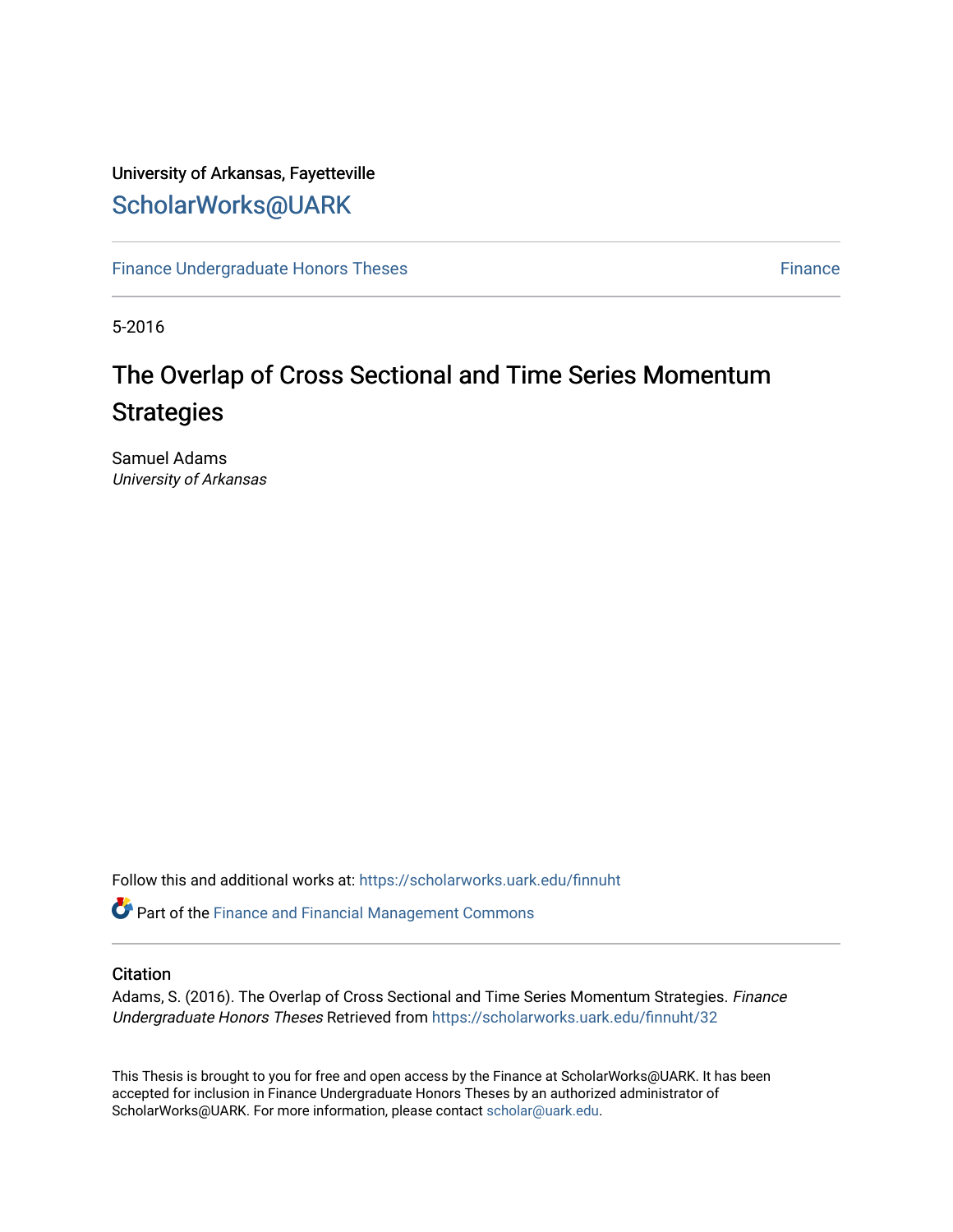**The Overlap of Cross Sectional and Time Series Momentum Strategies**

**By**

**Samuel Wyatt Adams**

**Advisor: Dr. Stace Sirmans Second Reader: Dr. Timothy Yeager**

**An Honors Thesis in partial fulfillment of the requirements for the degree of Bachelor of Science in Business Administration in Finance**

> **Sam M. Walton College of Business University of Arkansas Fayetteville, Arkansas**

> > **May, 2016**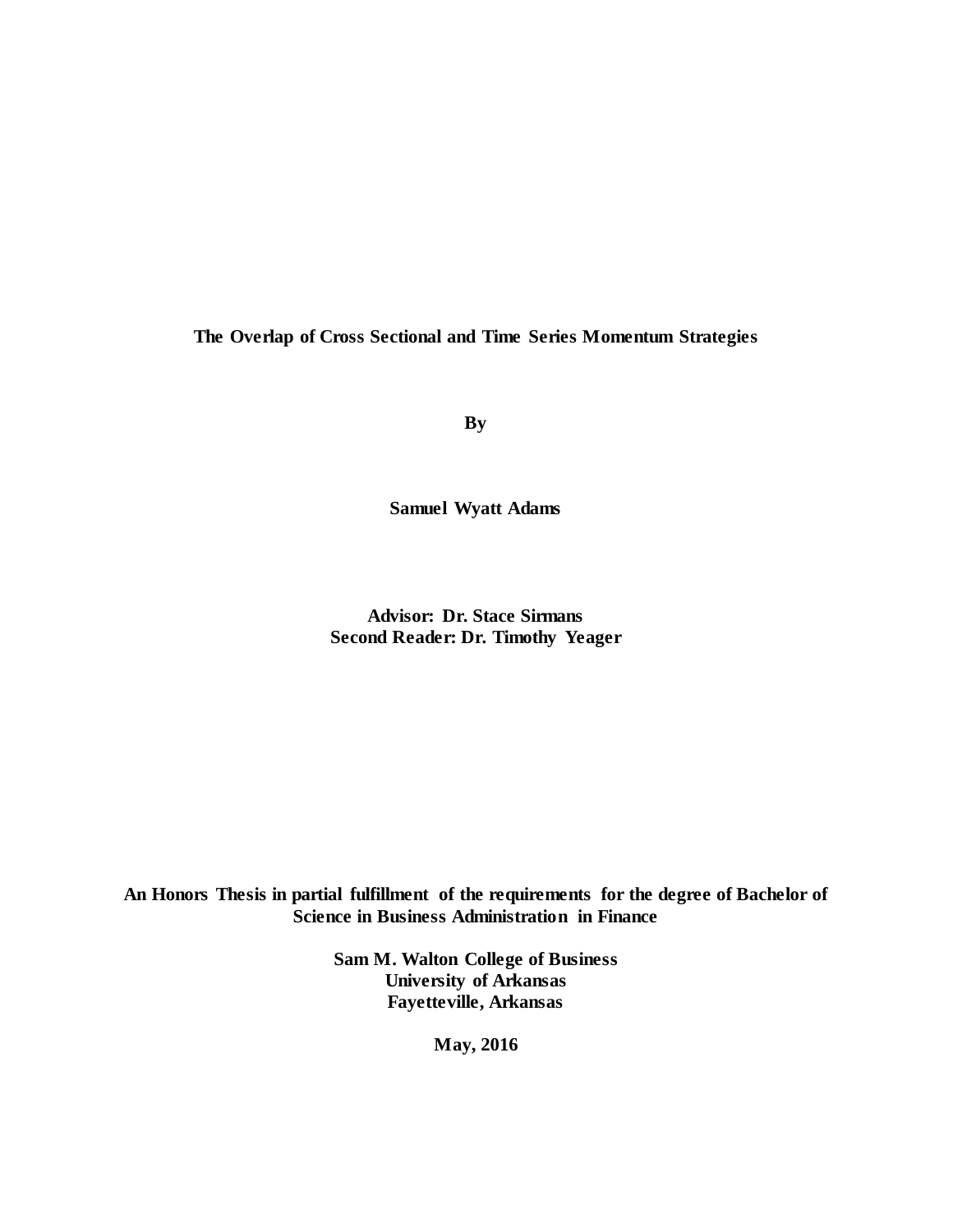# **Abstract**

This paper contributes to existing literature by providing an analysis of combined time series momentum and cross sectional momentum strategies in the Dow Jones Industrial Average from February, 1991 to December, 2015. Combined momentum strategies are shown to not outperform cross sectional momentum strategies, and all momentum strategies tested are shown to underperform the market index. The twelve month historical return serves as the foundation from which the momentum strategies are formulated. Holding periods discussed in this paper include portfolio's offset by one month from the historical return calculations. Momentum results during the time period analyzed are driven primarily by positive momentum returns, demonstrated in long only position portfolios outperforming short only position portfolios. This paper concludes in line with existing research that momentum portfolios perform best with an offset period due to observed short term momentum reversal. This paper adds a theoretical analysis of the weaknesses associated with pure cross sectional and pure time series momentum strategies, as well as an analysis of the strengths and weaknesses of a combined momentum strategy.

# **Keywords**

Momentum, Time Series Momentum, Cross Sectional Momentum, Combined Momentum Strategies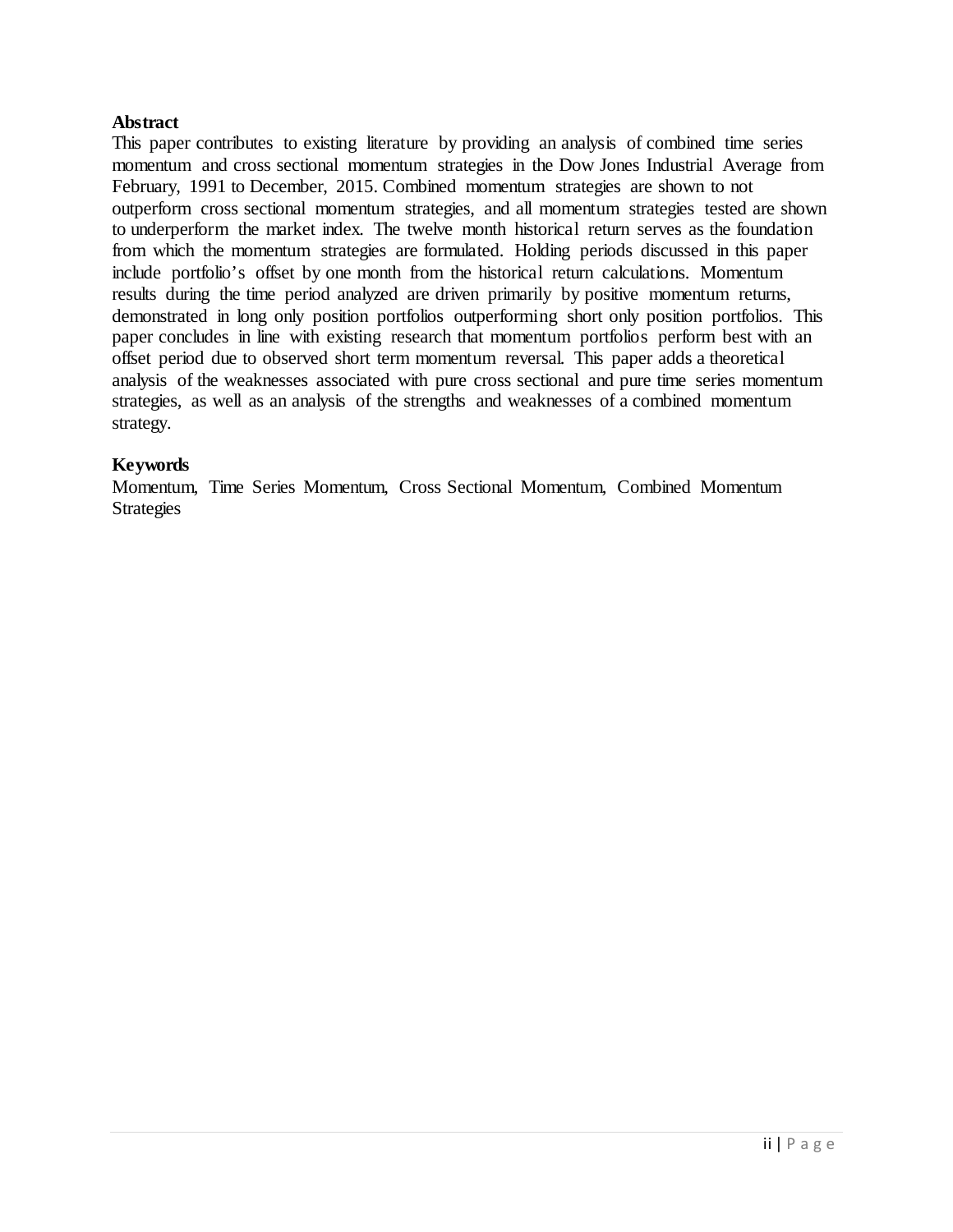# **Acknowledgements**

I would like to thank Dr. Stace Sirmans for his guidance and advice throughout the research process. I would also like to thank Dr. Timothy Yeager for being my second reader and serving as a mentor for me throughout my college career. I would like to extend my thanks and appreciation to all the professors, faculty and staff of the University of Arkansas and the Sam M. Walton College of Business who have helped shape my undergraduate career. In addition special thanks to Dr. Garrett McBrayer, Dr. Kangzhen Xie, Dr. Craig Rennie, and Sergio Santamaria for instilling and cultivating my passion and drive for finance and research.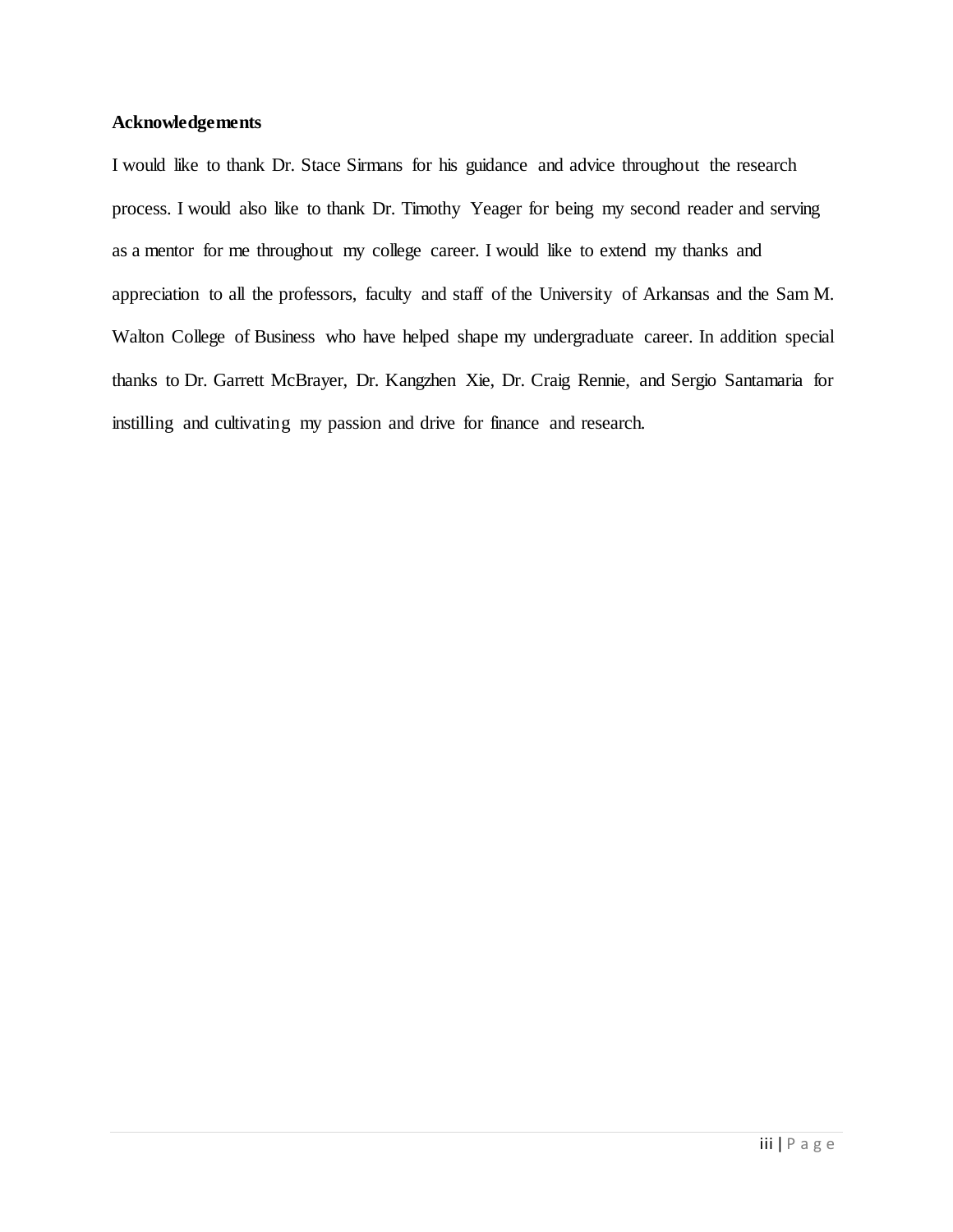# **Table of Contents**

| <b>List of Figures</b>                                                 |
|------------------------------------------------------------------------|
|                                                                        |
|                                                                        |
|                                                                        |
|                                                                        |
| Figure 5: Quadrant Analysis of Combined Winner and Loser Portfolios 16 |
| Figure 6: Combined Winner and Loser Difference Portfolio Statistics 17 |
|                                                                        |
|                                                                        |
|                                                                        |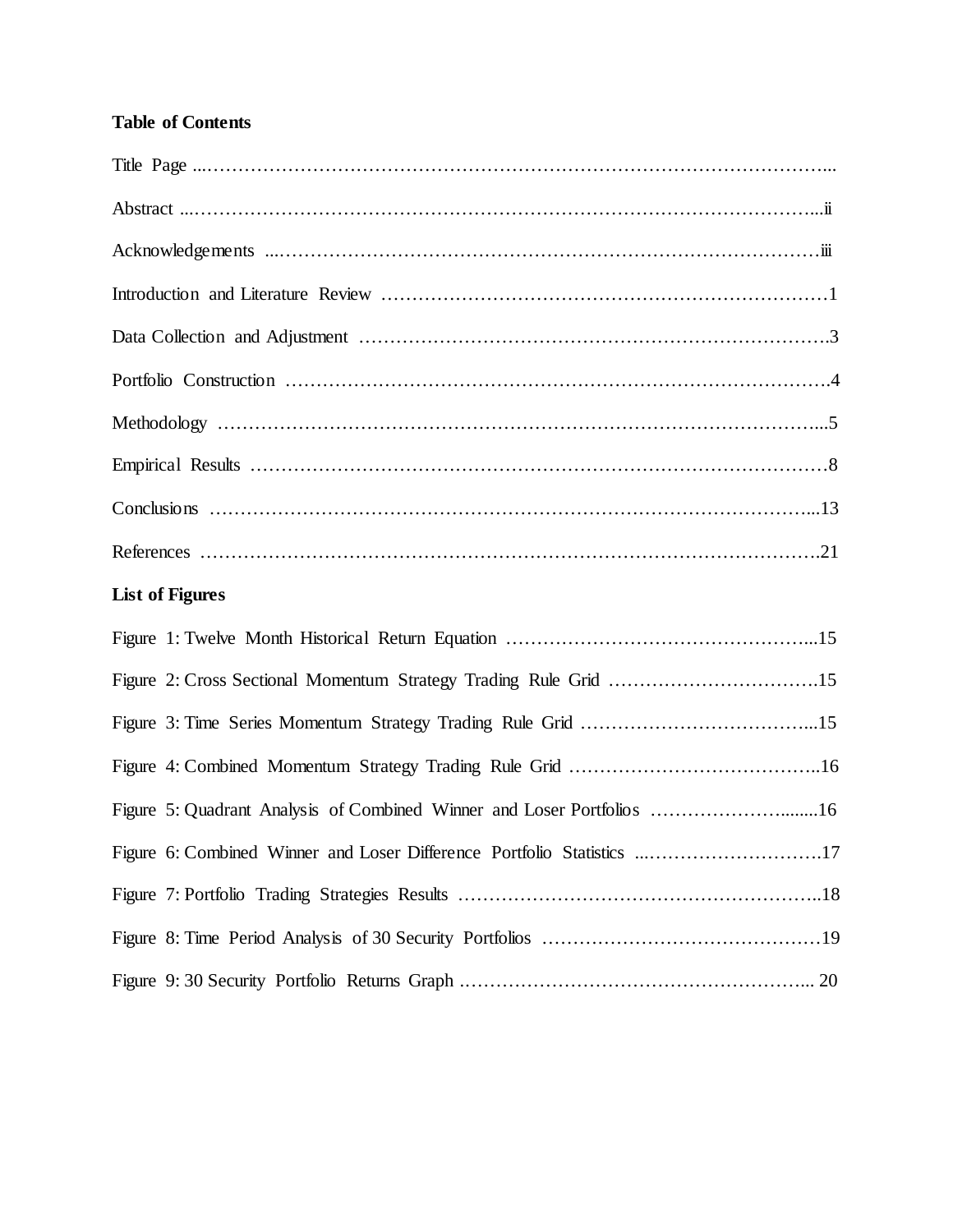## **Introduction and Literature Review**

In academia there have been many studies over momentum within the stock market. Momentum in its purest form refers to the notion that securities that have increased (decreased) in price in the past continue to increase (decrease) in price into the future. Momentum exists in the stock market in two primary forms, cross sectional momentum, and time series momentum. Cross sectional momentum is captured when portfolios are constructed based on a security's historical performance relative to the historical performance of other securities at a given point in time. Time series momentum is captured by comparing the historical return for a security to a previous point in time with respect to that specific security. Academia has primarily focused on cross sectional momentum, while professional literature has primarily focused on time series momentum.

Cross sectional momentum came into the forefront of academic publishing beginning with a study by Jegadeesh and Titman, which found that strategies in which long (short) positions were taken in securities that have performed well (poorly) over the past 3 to 12 month period generated significant positive returns over a 3 to 12 month holding period (Jegadeesh and Titman, 1993). They also found that cross sectional momentum strategies performed best when the holding period was offset from the calculation period by a short term period, with an offset period of one week used in their study. Offsetting the portfolio formation from the historical return calculation period is based on findings in two separate studies by Jegadeesh and Lehmann which identified short-term holding period return reversals that lead to contrarian strategies outperforming in the very short-term, typically a week to a month (Jegadeesh, 1990) (Lehmann, 1990). Long-term holding periods have also been shown to be subject to return reversals in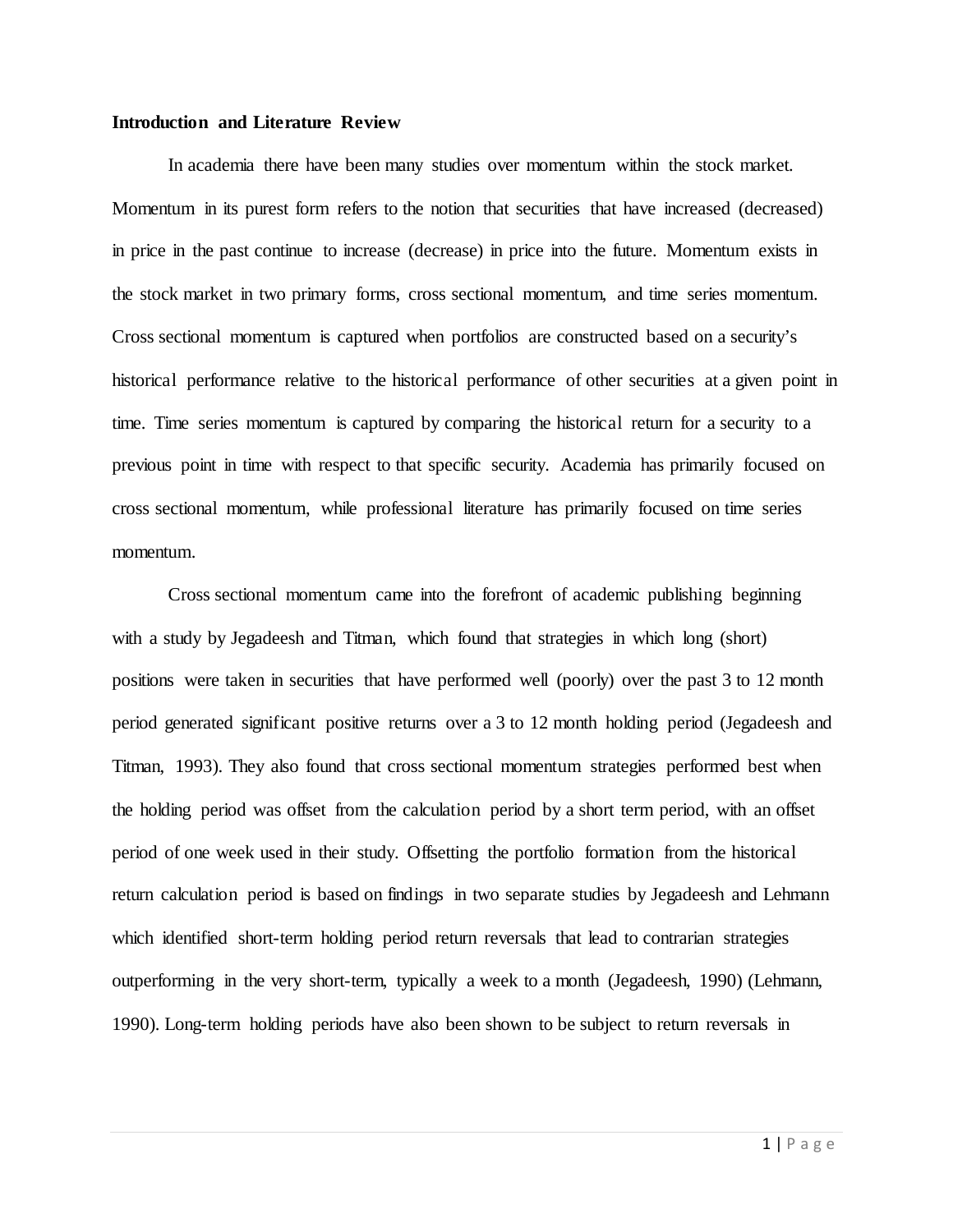which winner portfolios significantly underperform loser portfolios when compared over a 3 to 5 year holding period (Lee and Swaminathan, 2000).

Several explanations for the intermediate term returns shown in Jegadesh and Titman's original study have been proposed in academia. Investor reactions to earnings surprises based on a moving average of earnings estimates was shown to generate similar intermediate term returns. However, it was deemed to be only part of the overall component making up these intermediate term returns (Chan, Jegadeesh and Lakonishok, 1996). Industries have been shown to exhibit significant momentum returns over the 1 month to 12 month time period, and are thought to be the source of the momentum returns seen in previous studies over the intermediate term (Moskowitz, Grinblatt, 1999). Even the overall trend in the stock market has been suggested to cause a rising tide carries all boats trend, with momentum returns following positive market periods being positive while the momentum returns following negative market periods being negative (Cooper, Gutierrez, Hameed, 2004). Furthermore a study by Conrad and Kaul proposes that these intermediate returns are explained by the cross sectional variation in the mean returns of the individual securities being considered for the strategy (Conrad, Kaul 1998).

Time series momentum, which focuses on a securities past performance relative to itself as a measure of momentum, has been shown to produce significant positive returns over 1 to 12 month holding periods without any offset periods between the calculation and portfolio formations (Moskowitz, Ooi, Pedersen, 2010). While the academic coverage of time series momentum is rather sparse, time series momentum is covered extensively under the financial field of technical analysis. Time series momentum as represented by technical analysis has a large following in the professional field. A study on mutual funds found that 77% of mutual funds engage in some form of momentum trading (Grinblatt, Titman and Wermers, 1995). When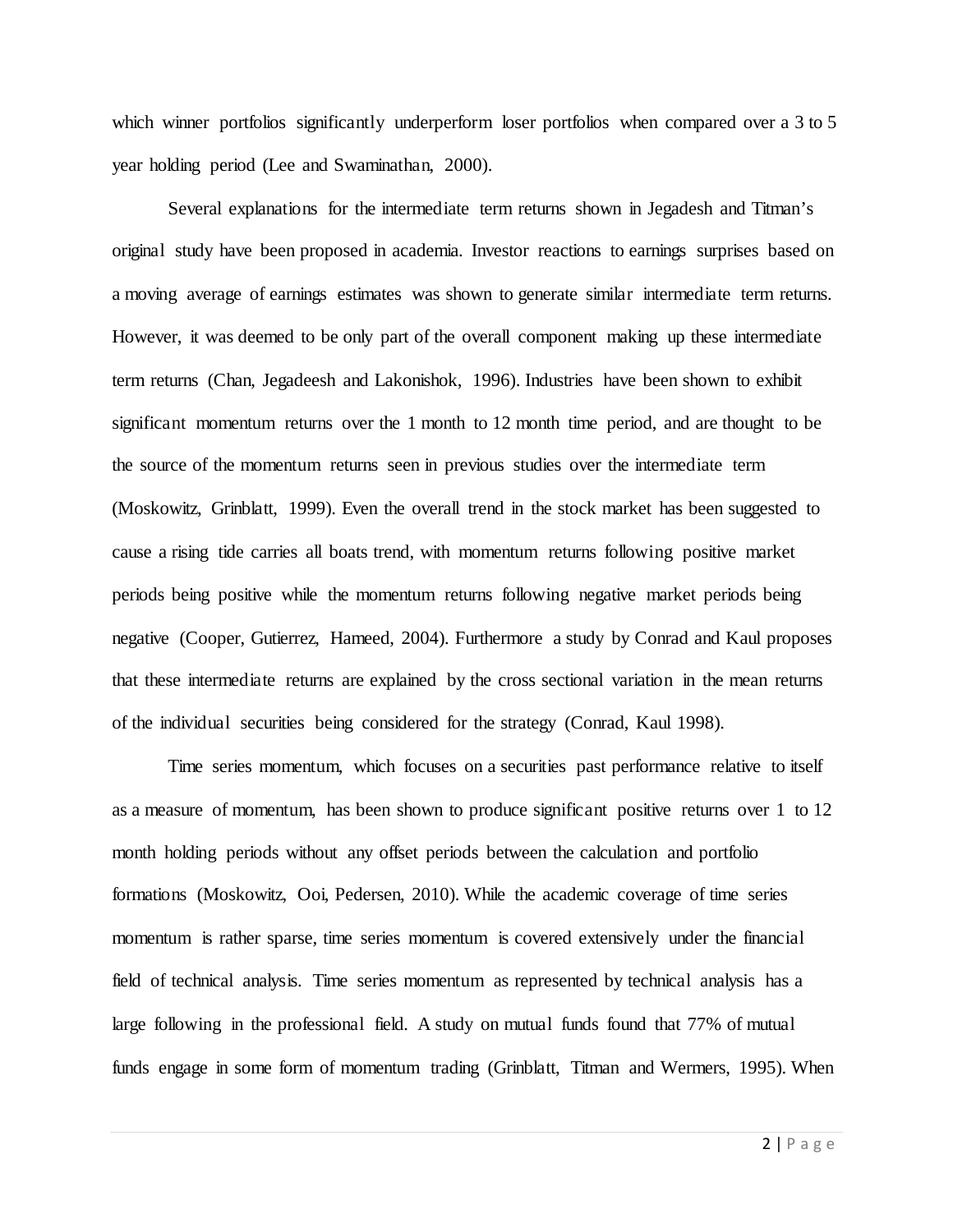the study is expanded to a larger pool of institutional investors, it is observed that institutional investors act as momentum based traders when taking positions and act as contrarian traders when exiting or adjusting positions (Badrinath and Wahal, 2002).

When compared to each other, it is found that time series momentum strategies produce superior results to that of cross sectional momentum strategies (Bird, Gao, Yeung, 2011). However, this paper did not find any academic studies under which both strategies were combined. This paper contributes to existing literature by providing an analysis of cross sectional and time series momentum with an offset period of one month. The primary focus of this paper is to analyze the short to near intermediate term returns. This paper also analyzes the strengths and weaknesses to pure cross sectional, pure time series, and combined momentum strategies. A theoretical analysis of the combination of the time series and cross sectional strategies is also contributed to the current literature.

#### **Data Collection and Adjustment**

The securities price data used for this paper comes from the CRSP (Center for Research in Security Prices) database, and consists of the 54 securities included in the Dow Jones Industrial Average (DIJA) from January  $1<sup>st</sup>$ , 1990 to December 31 $<sup>st</sup>$ , 2015. The observed trading</sup> period for the strategies is February  $1<sup>st</sup>$ , 1991 to November 31 $<sup>st</sup>$ , 2015. Prices have been adjusted</sup> using the cumulative adjustment factor for prices provided by the CRSP data set. In order to avoid survivorship bias only those stocks that were members of the DJIA at the beginning of the month will be used in any calculations. Due to the offset period in portfolios by a period of one month in order to avoid short term reversals, those stocks that were removed from the DJIA will continue to be tested until the end of the month following their removal. All trades are assumed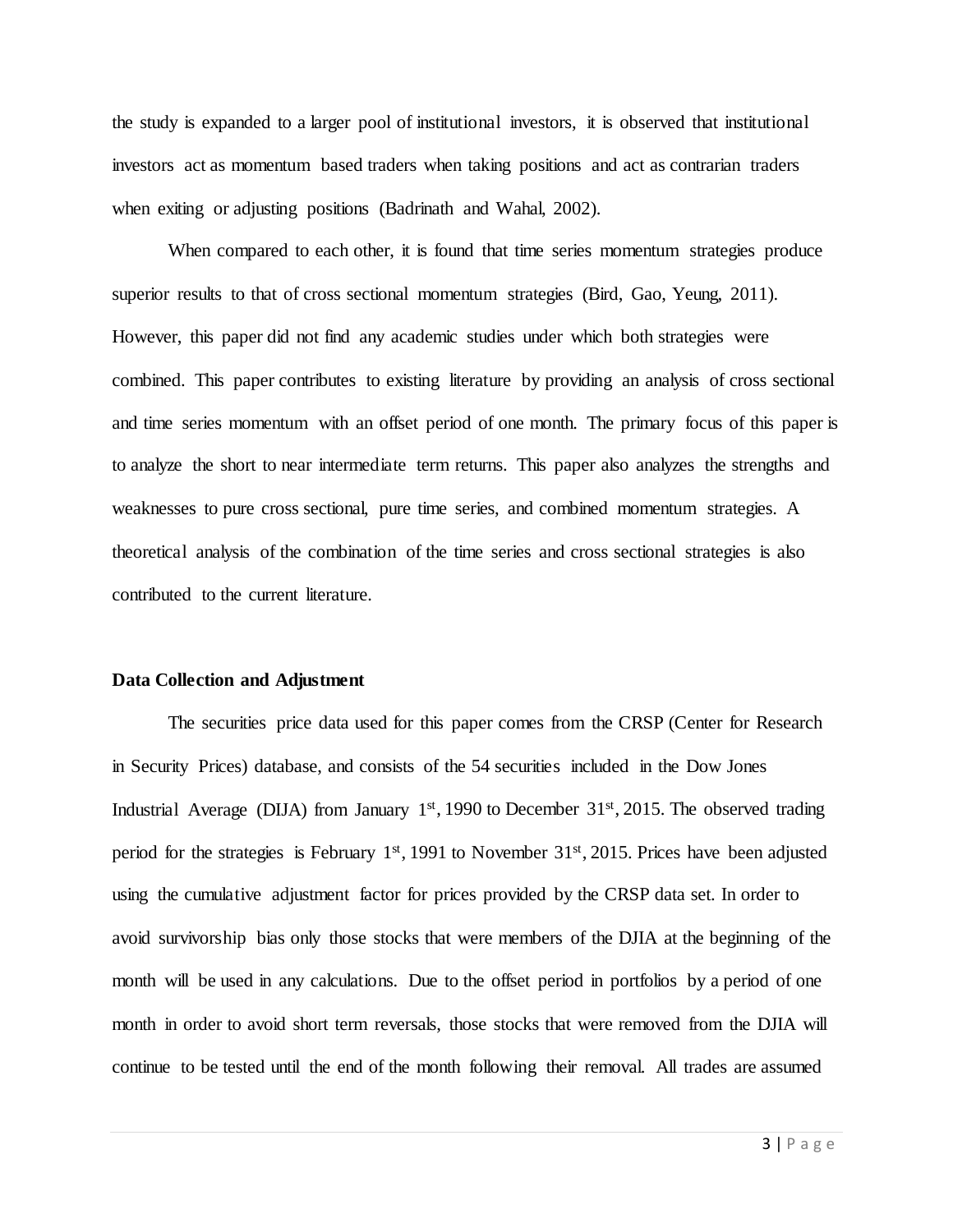to occur at the end of the trading day, and as such the closing price is used for all return calculations. No slippage, transaction fees, or taxes are factored into the trading process and exploration of the validity of momentum strategies under such conditions are left for future research.

## **Portfolio Construction**

Portfolios were constructed by applying criteria to the base calculation of the twelve month historical return. The equation for twelve month historical returns can be seen in Figure 1 on page 15. The twelve month historical return calculation is the same as a typical return calculation with the twelve month return equaling the difference between the current price and the price twelve months ago, divided by the price twelve months ago.

For the cross sectional portfolios the universe of securities was ranked based on their twelve month historical return. The portfolios were formed one month after the twelve month historical return calculation, thus as the first twelve month historical return calculation was calculated on January  $1<sup>st</sup> 1991$ , the first portfolio was constructed on February  $1<sup>st</sup>$ , 1991 using the January 1<sup>st</sup> 1991 rankings. Cross sectional momentum trading rules were to take long (short) positions in securities in the top (bottom) X percentile of the security universe. These trading rules are illustrated in the cross sectional momentum strategy trading rule grid presented in Figure 2 on page 15. All trading grids used throughout this paper were modeled off of the design proposed in a study by Lee, Naranjo, and Sirmans. Multiple cross sectional portfolios were constructed with each positional direction taking one half, one third, one sixth or one tenth of the universe of securities. Once the cross sectional portfolios were constructed, the holding period was for one month after the date of portfolio construction. Only offset portfolios were used for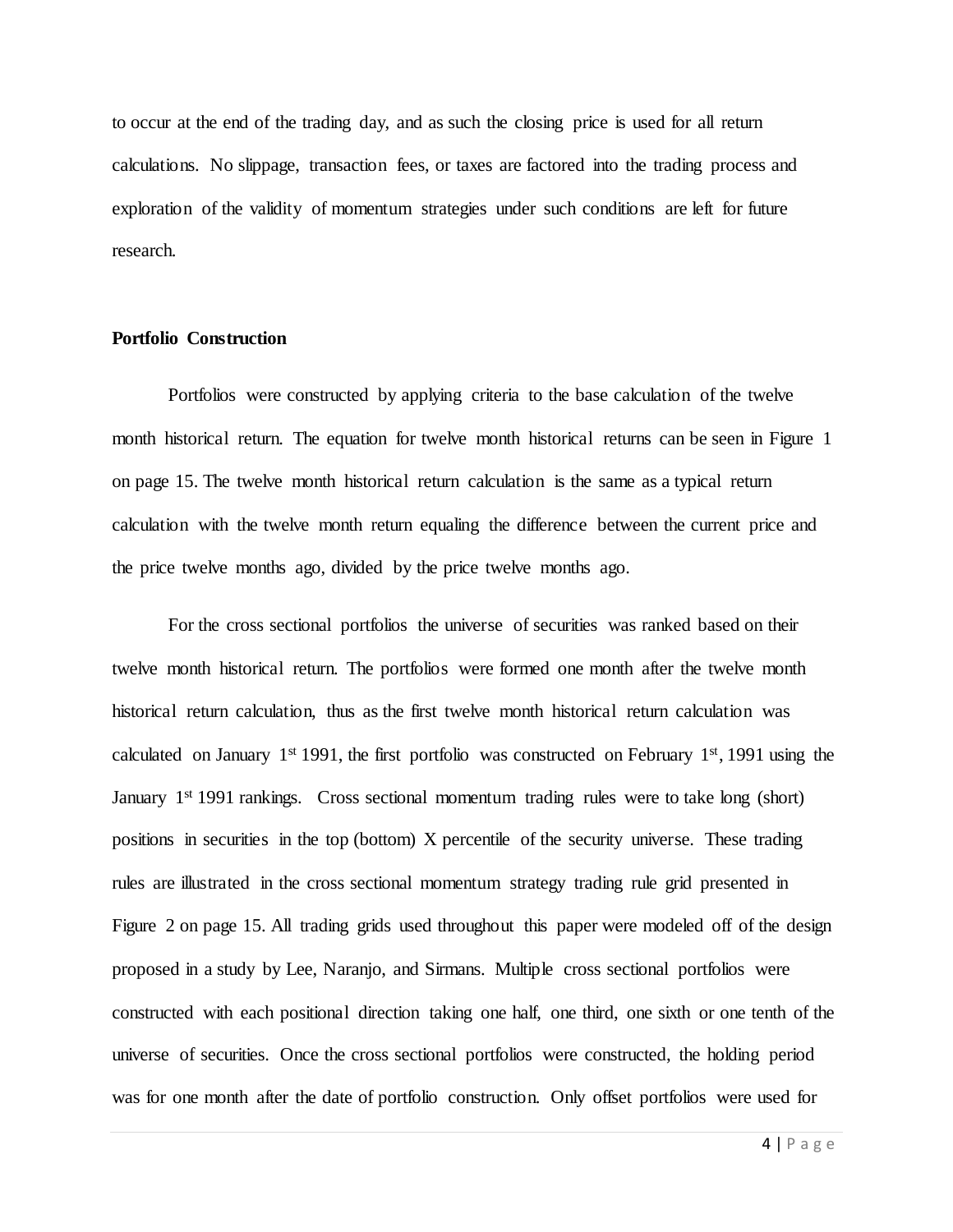this study, as non-offset portfolios were tested but found to be statistically insignificant when compared to offset portfolios and this study therefore opted to use offset portfolios found more commonly in academic research.

The time series momentum portfolios were constructed on whether the twelve month historical return value for the security was positive or negative. Within the time series portfolio, long (short) positions were initiated in securities that had positive (negative) twelve month historical return values. The time series trading rule grid is presented in Figure 3 on page 15. This allows the decision on inclusion into the portfolio to be based solely on the historical return of the security relative to itself, and not to the other securities in the considered universe like the cross sectional momentum method.

Forming the combined cross sectional and time series portfolios is based on an overlap of the two individual strategies. As represented in Figure 4 on page 16, the trading rule grid calls for the investor to long (short) securities which have positive (negative) twelve month historical returns and are in the top (bottom) X percent in the ranked universe of securities based on the twelve month historical returns. Using the overlap of the two individual strategies allow the investor to gauge a securities momentum relative to itself and to the relevant universe of securities.

# **Methodology**

The methodology for combining the cross sectional momentum and time series momentum strategy is to decreases the effect of the downsides in each individual momentum method. Cross sectional momentum primarily has two downsides, which stem from the existing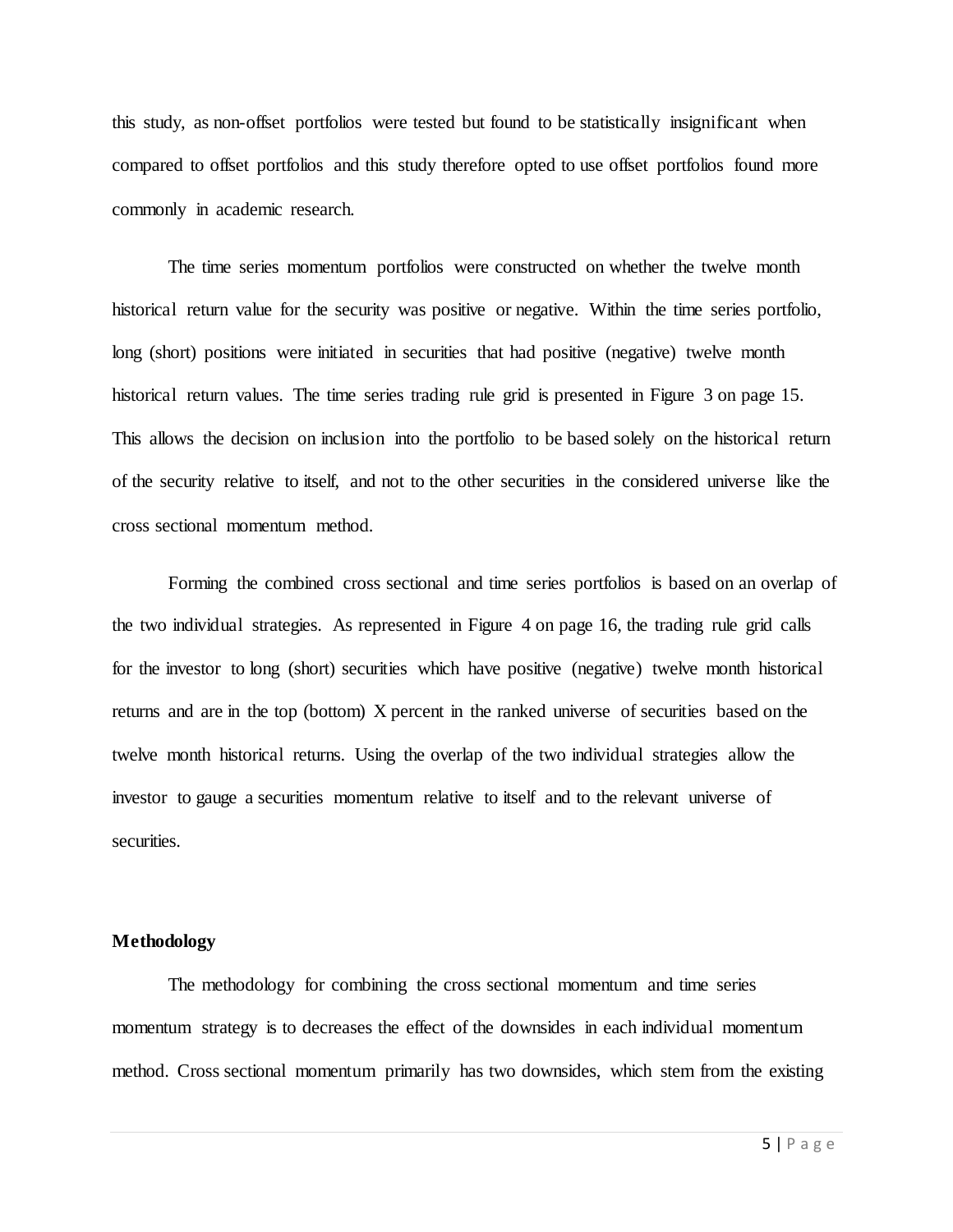universe of tradable securities and the overall strength of the market during the trading period. As the portfolio size of the cross sectional momentum strategy approaches the size of the universe of tradable securities the cross sectional strategy due to trading a fixed number of securities in each direction has to reach further into the universe of securities lowering the overall performance of the strategy. Cross sectional momentum performs best when the securities in the portfolio are small relative to the tradable securities universe. As the portfolio size expands the probability that the portfolio longs (shorts) a security with weak positive (negative) momentum, or longs (shorts) a security with negative (positive) momentum increases as the portfolio reaches farther out into the universe of securities. The second weakness of the cross sectional momentum strategy occurs during times of extreme market strength and weakness. Theoretically during a time of extreme market strength (weakness) when very few stocks if any are falling (rising) in price, then the cross sectional portfolio's fixed number of short (long) positions would result in shorting (longing) stocks that have been performing well (poorly) in the past.

Time series momentum strategies also suffer from a couple of downsides, principally dealing with the offset of initial portfolio risk, and the portfolio weightings of individual securities. The portfolio composition of the time series momentum strategy allows for an unequal number of positions to be taken in each direction. The cross sectional portfolio does not allow for an unequal number of positions which means that the cross sectional portfolio initially exposes the investor to a net zero risk portfolio while the time series portfolio doesn't have any constraints to ensure this condition. This results in the investor's being exposed to extra risk that is not present in cross sectional portfolios during portfolio creation. The second downfall of time series momentum strategies is that the time series portfolio has no way to measure high and low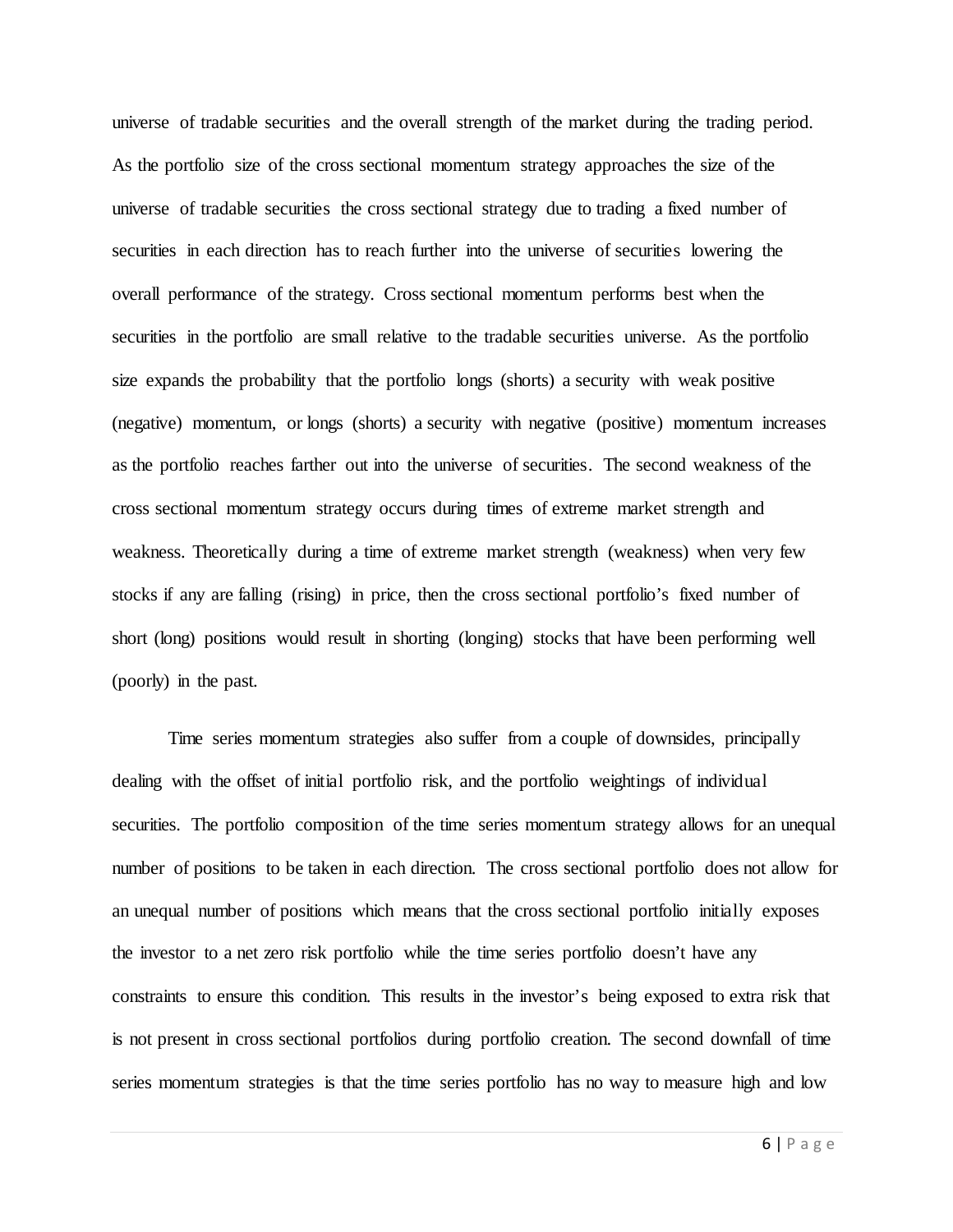performing securities relative to each other. The time series momentum strategy is only concerned with whether the security has a positive or negative historical return. A security that has a 1% twelve month historical return would be treated equally to a security that has a 10% twelve month historical returns. Under a cross sectional momentum strategy, this downfall is not completely eliminated due to overarching market conditions, it is however, less likely that securities with such drastic differences in historical returns will be treated the same due to being ranked against the relative universe of securities.

A combined momentum portfolio allows the investor to minimize the individual downfalls associated with both the cross sectional and time series momentum strategies. The construction of a portfolio that considers both the direction of the historical return (time series momentum) and the return relative to a universe of securities (cross sectional momentum) allows the investor to only long (short) those securities that are outperforming (underperforming) other securities and outperforming (underperforming) relative to itself. Using a combined strategy should lessen the overreach effect when cross sectional portfolios approach the limit of the universe of securities, by only longing (shorting) those securities with positive (negative) historical returns with respect to itself. This eliminates the issue of longing (shorting) the security because of the security's position in the top (bottom) X percent of the tradable securities universe. This also allows the investor to avoid the cross sectional portfolio problem of longing (shorting) a security with negative (positive) historical return because the security would fail the time series criteria of the combined portfolio strategy. The risk present at the creation of the portfolio that was a notable issue with time series portfolios, should be lessened because of the fixed percent range of positions being allowed to be taken in each direction. While a combined momentum portfolio theoretically lessons the downsides of the individual portfolio strategies, it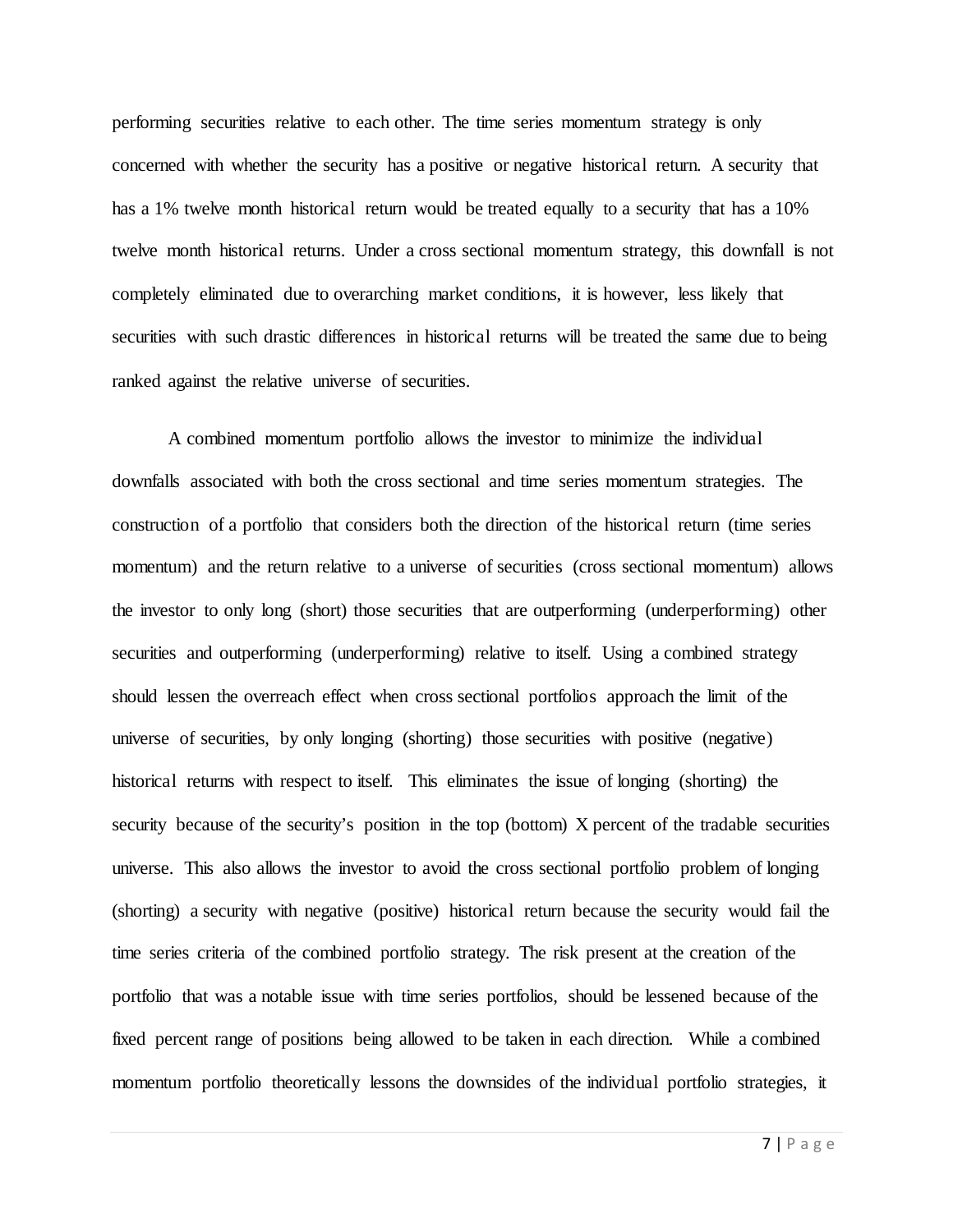does not completely eliminate them. Under the conditions of extreme markets trends or approaching the limits of the security universe the downsides should still be present but serve as a lesser degree of hindrance towards the portfolio's performance.

## **Empirical Results**

This paper first analyzes the potential for success when using a combined momentum strategy in the selected securities universe. The long (short) positions in a combined momentum portfolio consist of those securities that fall in both the cross sectional winner (loser) and the time series winner (loser) portfolio. Referring back to Figure 4 on page 16, the long (short) quadrant of the top (bottom) ranking cross sectional momentum securities and the positive (negative) time series momentum securities represents the combined winner (loser) portfolio. To provide the best environment for combined momentum strategies to thrive, the winner (loser) quadrant would provide positive (negative) statistically significant long returns for those securities that fall in each quadrant over the trading time period. Figure 5 presents the monthly long return and the test statistic for each of the four quadrants. All 30 securities within the tradable universe are analyzed as a part of Figure 5 on page 16. The winner quadrant had an average monthly return of .684% and produced statistically significant positive returns on the 1% level. The loser quadrant does not support as strong of conclusions as the winner quadrant. The loser quadrant has a monthly return of .612%, ideally the long return for the loser securities would be negative, however, the monthly return was not statistically significant due to the high standard deviation present in the lower ranked securities.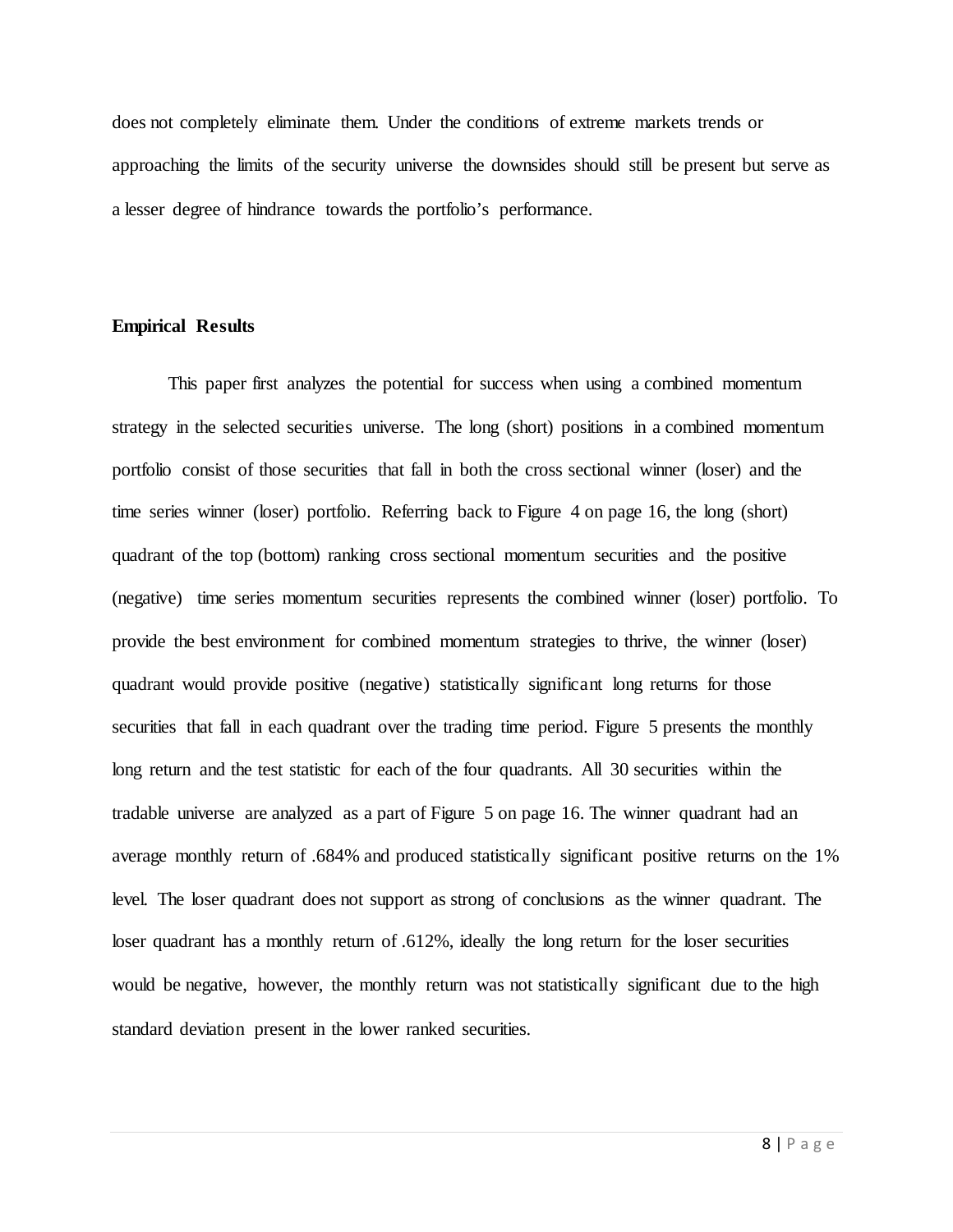An analysis of the two cross sectional winner quadrants in Figure 5 provides insight into the effect of combining time series and cross sectional momentum strategies on long only portfolios. A comparison between the time series winner and loser groups within the cross sectional winner quadrants shows that using a time series screen in the long direction results in greater average monthly returns. Figure 6 presents statistics for difference portfolios created from the quadrants presented in Figure 5. The portfolio constructed from subtracting the cross sectional winner time series loser quadrant (CSWTSL) from the cross sectional winner time series winner quadrant (CSWTSW) portfolio highlights the importance of screening for time series momentum when formulating long only portfolios. The CSWTSW – CSWTSL portfolio generates positive statistically significant returns on the 10% level showing that those securities that contain both time series momentum and cross sectional momentum significantly outperform those securities that show cross sectional momentum and negative time series momentum.

The two cross sectional loser quadrants in Figure 5 and the difference portfolio between cross sectional and time series loser securities and the time series winner securities in the cross sectional loser rankings is abbreviated as CSLTSL – CSLTSW, and fails to yield significant returns indicating that within the current universe of securities applying a time series filter to a short cross sectional momentum portfolio does not improve the portfolio's performance. Further evidence that overlaying time series in a short portfolio does not help improve returns is evident in the difference between the combined winner and combined loser portfolio represented in Figure 6 as CSWTSW – CSLTSL. The lack of significance in the difference portfolio is caused by the positive returns seen in the combined loser portfolio. A specific analysis of the individual portfolio follows.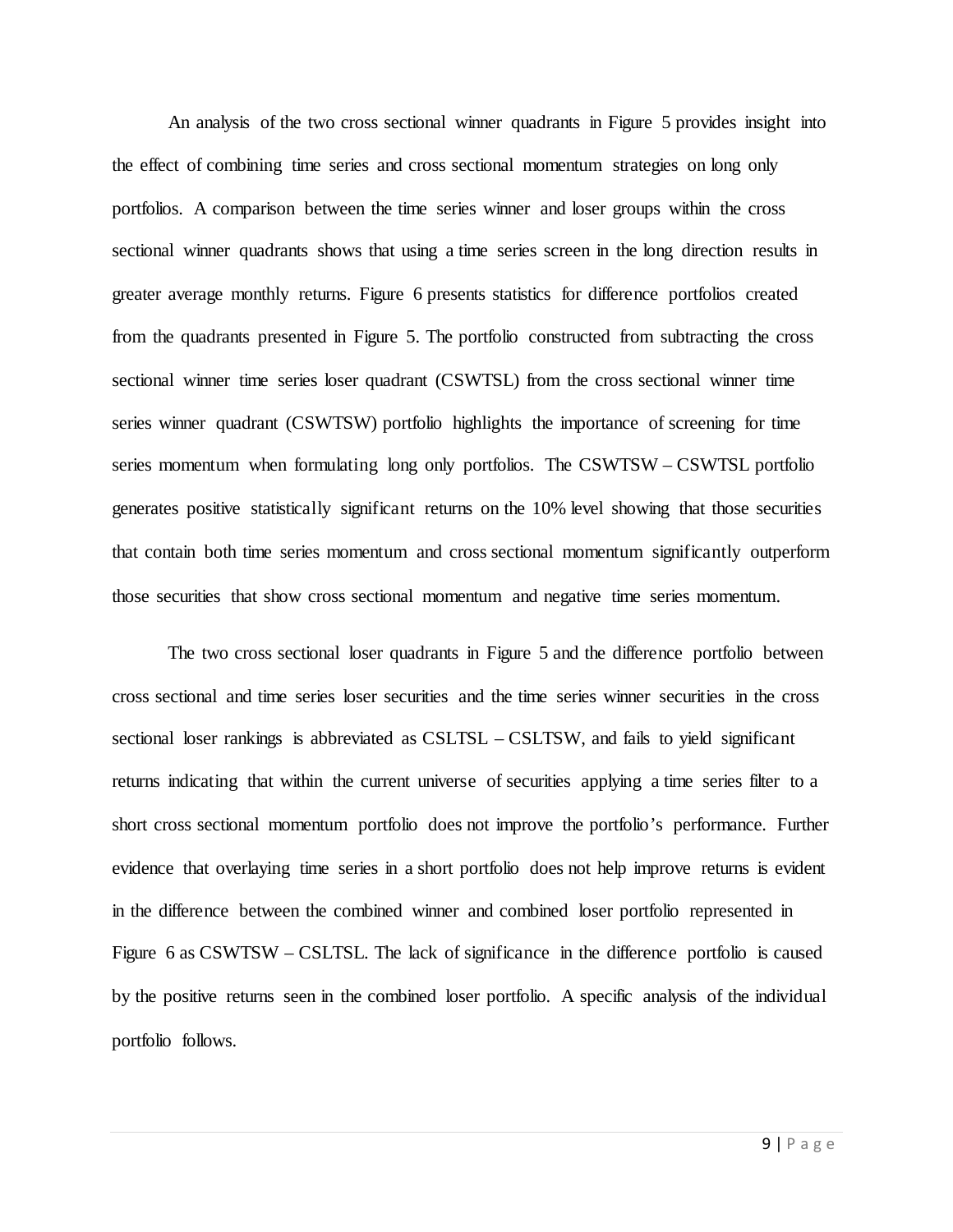The results of the pure time series, pure cross sectional and the combined cross sectional and time series momentum strategies are presented in Figure 7 on page 18. All strategies are listed with an abbreviated name, the abbreviation CS is cross sectional, TS is time series, CB is combined, and TTMO represents trailing twelve month offset portfolios. The number following the abbreviation represents the maximum number of securities in the portfolio. Only offset portfolios were considered based on the lack of statistical significance between offset and nonoffset portfolios. The benchmark that the strategies will be measured to is the pure cross sectional offset 30 security portfolio. A comparison to the market will also be presented in a later section, however, the primary research question is concerned with if combined time series and cross sectional portfolios outperform pure cross sectional momentum portfolios over the time period considered.

The results in Figure 7 include 18 statistically significant strategies, with nine strategies being significant in the positive direction and four strategies being significant in the negative direction. The nine positive statistically significant portfolios were all significant at the 5% level with five of the nine being statically significant at the 1% level. Four of the five negative statistically significant portfolios were significant at the 10% level, with only one being statistically significant at the 5% level with respect to the baseline cross sectional offset 30 security portfolio. Only single directional portfolios were statistically significant, with all the long only directional portfolios having positive significance and five of the short only directional portfolios having negative significance. There is a clear divide between the three types of strategies with the long only strategies performing best, followed by the combined long-short portfolios, with the short only strategies bringing up the rear. The dominance of the long only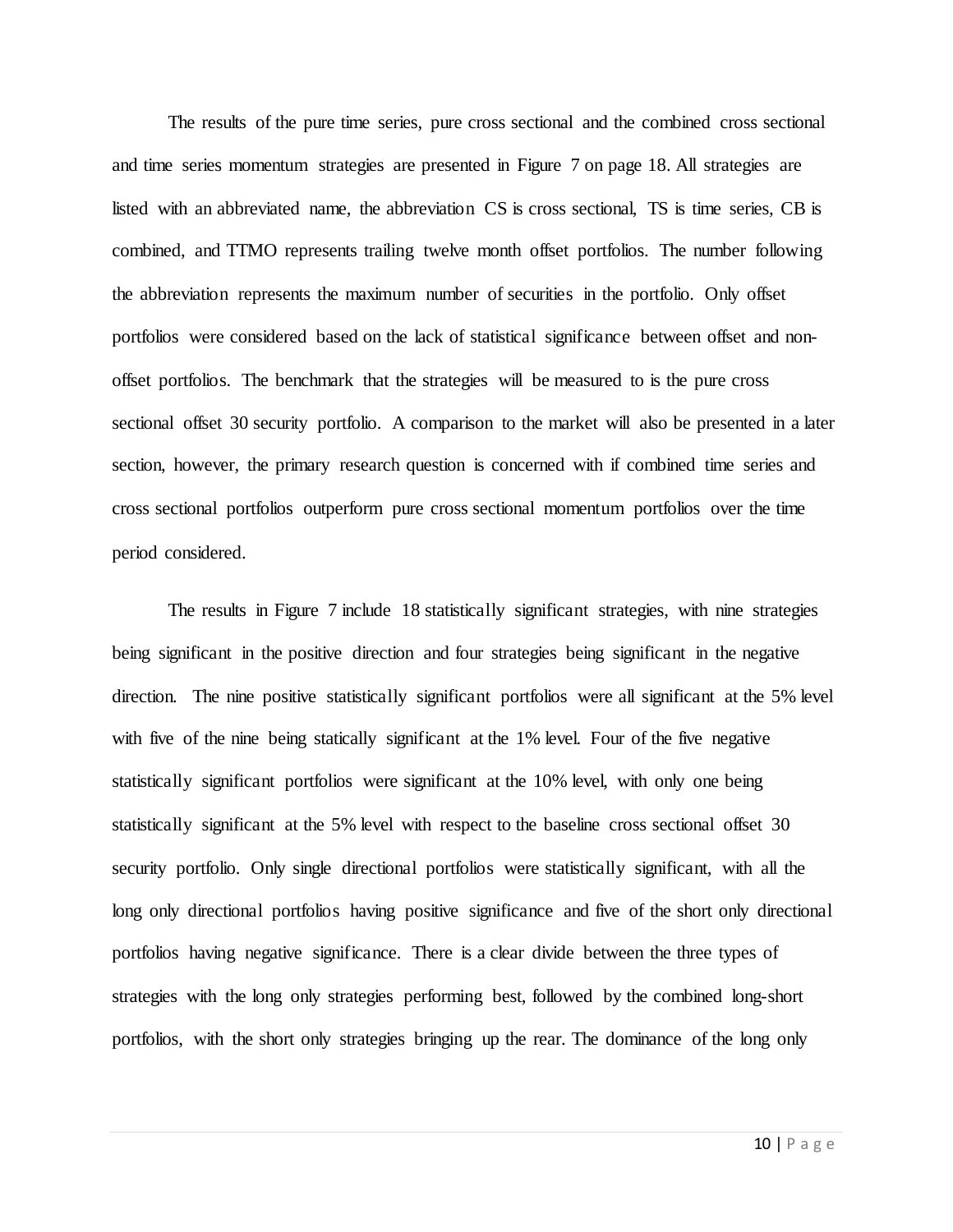directional portfolios suggest that a rising tide carries all boats phenomenon is present in the market over the time period of 1991 to 2015.

Considering only the long directional portfolios, it appears that the fewer the securities the greater the performance and risk assumed by the portfolio. Important to note that the lowest performing long directional portfolio is the time series portfolio which is in-line with expectations during times of market strength. Because the portfolio can only assume long positions, and an overview of the data presents a general trend towards positive returns in the stock market, then merely screening stocks on positive historical returns would be the loosest of the strategies. If momentum is present in the market then stricter strategies should capture more defined momentum, and looser strategies should model the market closer. This is present in the long portfolios as the time series closely models the market and seems to capture less momentum driven returns when compared to the other long only strategies.

The short only portfolios confirm to expectations when dealing with a largely positive market trend. Under a positive market trend, the smaller the portfolio size the better the performance, because fewer stocks will be exhibiting negative momentum in an uptrend. Smaller portfolio sizes increases the odds of having a large portion of the portfolio concentrated in these negative momentum stocks resulting in the best performance in the 5 and 3 security portfolios. The time series portfolio performs in the middle of the pack with respect to the short only portfolios. When compared to a larger portfolio, the time series strategy's ability to vary the number of securities based solely on the direction of historical returns enables the time series strategy to capture more negative momentum than those that are limited to the bottom half of securities. The time series strategy's better performance on the short side also implies that there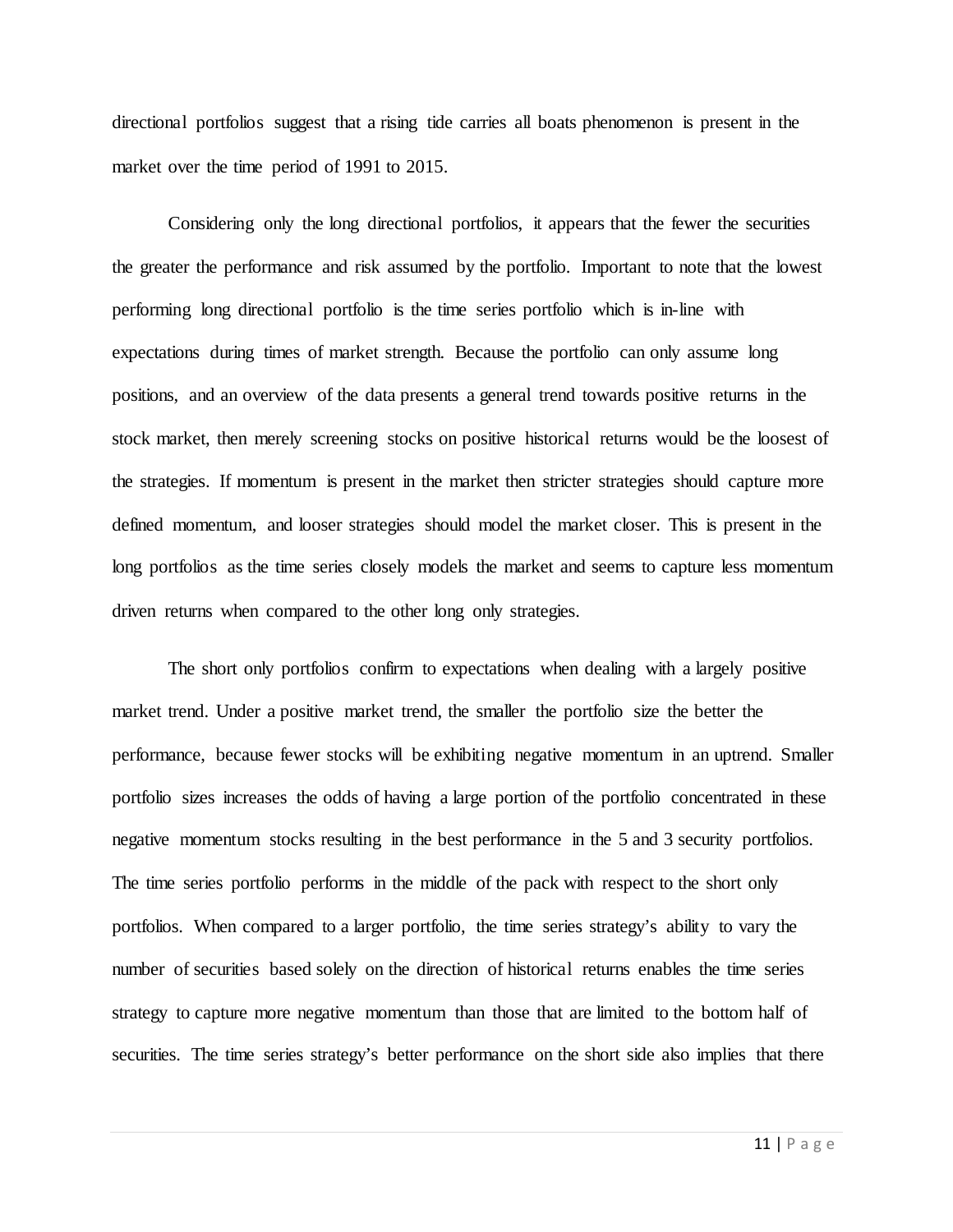is negative momentum present in the top half of the securities that is captured only by the time series strategy.

When comparing the long-short portfolios, the time series and combined 30 security portfolios top the list in terms of monthly return. After the initial top two portfolios there is a trend of the smaller long-short portfolios performing better than the larger portfolios. For the indepth comparison of the time series, cross sectional and combined portfolios, the 30 security portfolios will be used. The 30 security portfolios were chosen primarily due to the consistency of comparison between the strategies. The comparison of the 30 security portfolios are presented in Figure 8 on page 19. Figure 8 shows the monthly return, standard deviation and test statistic versus the cross sectional portfolio over 5 time periods of 5 years each. A smaller breakdown of the time period provides a clearer picture of the relationship between the strategies throughout the study.

Combined momentum strategies and pure time series strategies seem on first glance to provide some benefits not seen in the cross sectional portfolio, as they both avoid the negative return found in the cross sectional portfolio during 1996- 2000. They also appear to generate greater returns than the cross sectional portfolios on average. The key downside to the combined and time series portfolio is the increased risk taken in these strategies when compared to the cross sectional portfolio. The slight increase in return is offset by the greater increase in risk resulting in the combined and time series portfolios not being statistically significant when compared to the cross sectional portfolio. It is important to note that the combined portfolio underperforms the cross sectional portfolio in two periods, while the time series portfolio always outperforms the cross sectional portfolio.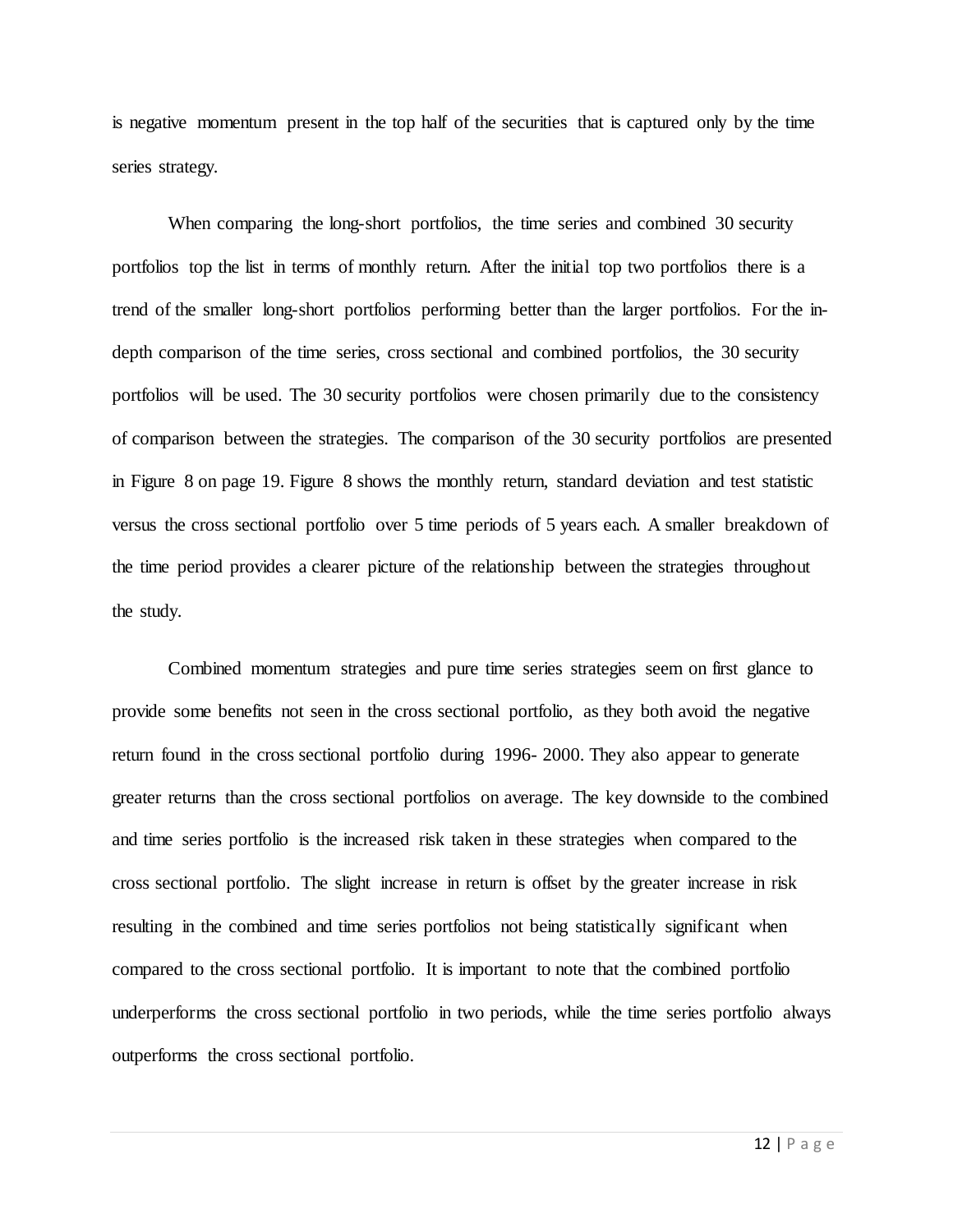When the strategies are compared to the risk free rate and the market as in Figure 7, none of the strategies produced statistically significant positive returns when compared to the market. Only the Combined long-short momentum portfolio with 6 securities did not have negative statistical significance with the market out of the long-short and short only portfolios. This is troubling as a majority of the strategies statistically underperform the market indicating that the strategies are unable to utilize momentum to generate positive alphas. When compared to the risk free rate, the cross sectional long only 3 security portfolio is statistically significant on the positive side at the 10% level. Interesting to note the cross sectional momentum strategy with 30 securities statistically underperformed the risk free rate at the 1% level. Further discussion of the significance of these findings is found in the conclusions section that directly follows.

# **Conclusions**

This paper concludes that none of the momentum strategies tested significantly outperformed the market. The lack of significant strategies could be a factor of the universe of securities being limited to the 54 securities, with only 30 possible securities being available to trade at any given time. Further testing of both pure and combined momentum strategies in a larger universe of securities are recommended to determine market significance. An expansion of the securities universe and time period studied could help offset the overall dominant performance of the long only portfolios, as the long only portfolios benefit greatly from the rising tide carries all boats effect that is observed in the market. This paper also finds that combined and time series strategies do not statistically outperform the cross sectional momentum strategies. While both the time series and combined strategies show promise with greater returns,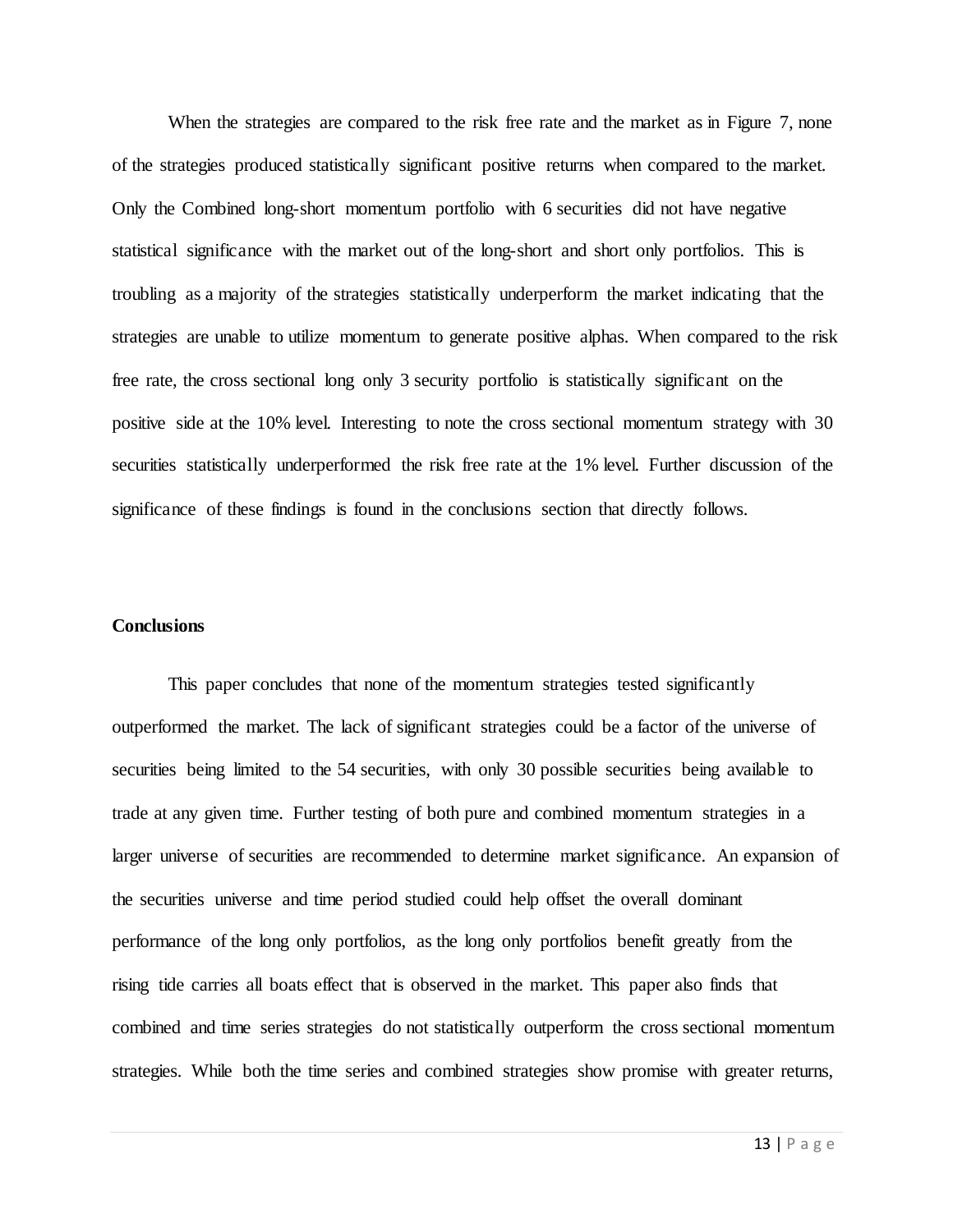they also come with greater risk, making the added returns insignificant compared to the cross sectional momentum strategy. Figure 9 on page 20, shows the monthly return series of the 30 security portfolios. This graph demonstrates the added variance in the combined and time series portfolios that results in greater positive returns when the market is positive and greater negative returns when the market is experiencing a crisis. It also demonstrates the similarity of the combined and time series portfolios as both lines follow each other closely. The high correlation between the combined and time series strategies is due to the limiting factor of the security universe size. The cross sectional strategy presents the investor with slightly lower returns, however the decrease in returns is offset by the stability provided in the cross sectional strategy. An analysis of Figure 5 and 6 lends to the conclusion that combining time series momentum and cross sectional momentum, especially in the long direction, could lead to statistically significant positive returns which may extend into the short direction when the universe of securities is expanded. Overall, due to the findings presented in this paper, it is concluded that combining time series and cross sectional momentum does not yield statistically significant positive results that would justify the more complicated portfolio strategy and additional risk taken on in the formation of the portfolio when compared to the pure cross sectional strategy.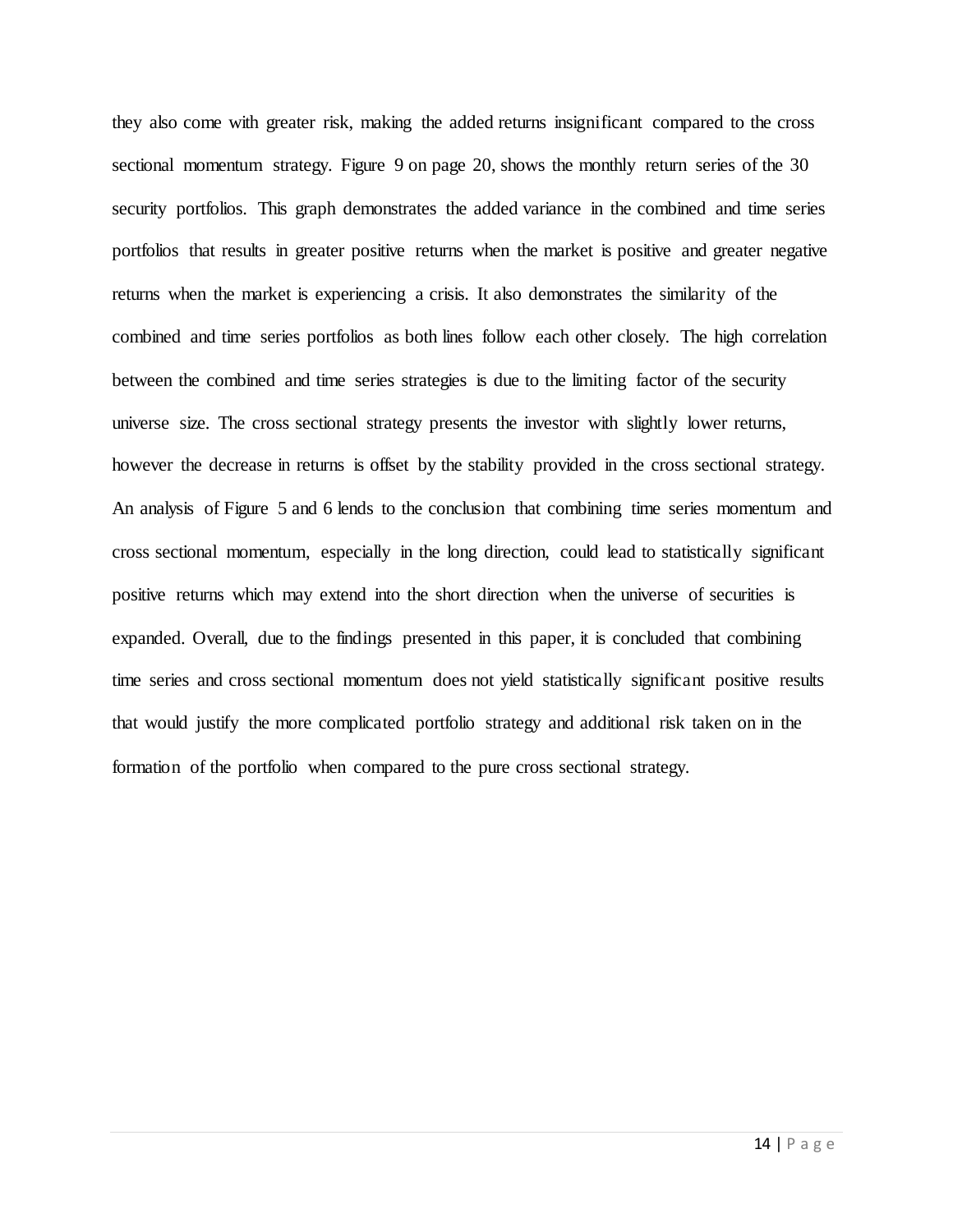Figure 1: Twelve Month Historical Return Equation

$$
Twe lve \t{Month Historical Return}_{it} = \frac{(Price_{it} - Price_{it-12})}{Price_{it-12}}
$$

Price<sub>it</sub> = the price of security i at time t

Price<sub>it-12</sub> = the price of security i at time t-12

Twelve Month Historical Return<sub>it</sub> = twelve month historical return of security i at time t

Figure 2: Cross Sectional Momentum Trading Strategy Trading Rule Grid



Figure 3: Time Series Momentum Trading Strategy Trading Rule Grid

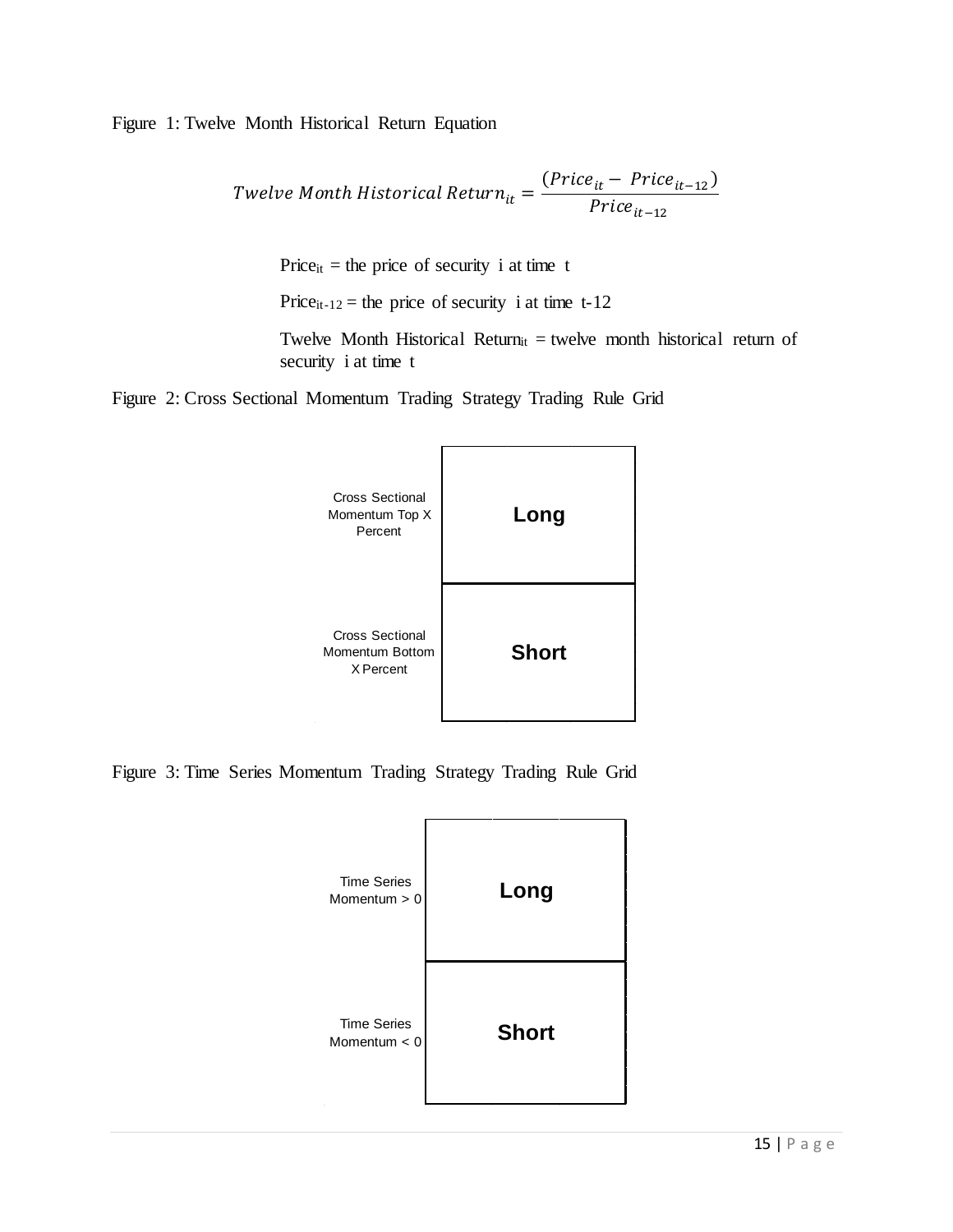|                                                        | Time Series Momentum $> 0$ | Time Series Momentum $< 0$ |
|--------------------------------------------------------|----------------------------|----------------------------|
| <b>Cross Sectional</b><br>Momentum Top X<br>Percent    | Long                       |                            |
| <b>Cross Sectional</b><br>Momentum Bottom<br>X Percent |                            | <b>Short</b>               |

Figure 4: Combined Momentum Trading Strategy Trading Rule Grid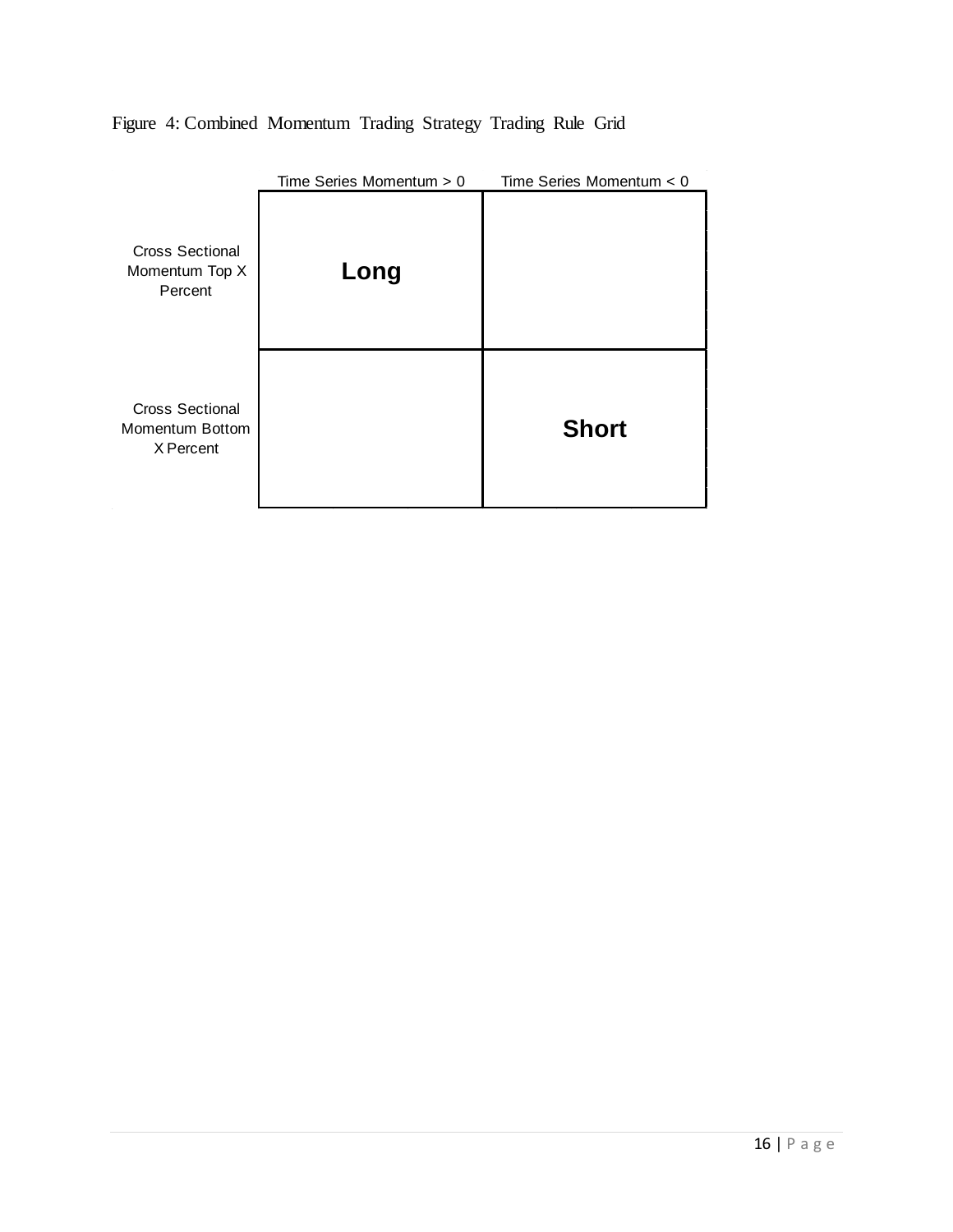Figure 5: Quadrant Analysis of Combined Winner and Loser Portfolios

|                               | <b>Time Series Winner</b> | <b>Time Series Loser</b> |
|-------------------------------|---------------------------|--------------------------|
| <b>Cross Sectional Winner</b> | 0.684%<br>$2.730***$      | 0.069%<br>0.347          |
| <b>Cross Sectional Loser</b>  | 0.525%<br>$2.522**$       | 0.612%<br>1.605          |

\*The quadrants present the average monthly returns and the test statistic for the combined portfolios. Long only returns used in the formation of the combined portfolios above.

| Figure 6: Combined Winner and Loser Difference Portfolio Statistics |  |  |  |
|---------------------------------------------------------------------|--|--|--|
|                                                                     |  |  |  |

|                           |           | CSWTSW - CSLTSL CSWTSW - CSWTSL | CSLTSL - CSLTSW |
|---------------------------|-----------|---------------------------------|-----------------|
| Monthly Return            | $0.072\%$ | 0.615%                          | $0.087\%$       |
| <b>Standard Deviation</b> | 5.252%    | 4.286%                          | 6.263%          |
| 'T-Stat                   | 0.235     | $2.476**$                       | 0.2390          |

\*CSWTSW is the first quadrant from Figure 5, the cross sectional winner time series winner portfolio. CSWTSL is the second quadrant from figure 5, the cross sectional winner time series loser portfolio. CSLTSW is the third quadrant from Figure 5, the cross sectional loser time series winner portfolio. CSLTSL is the fourth quadrant from Figure 5, the cross sectional loser time series winner portfolio.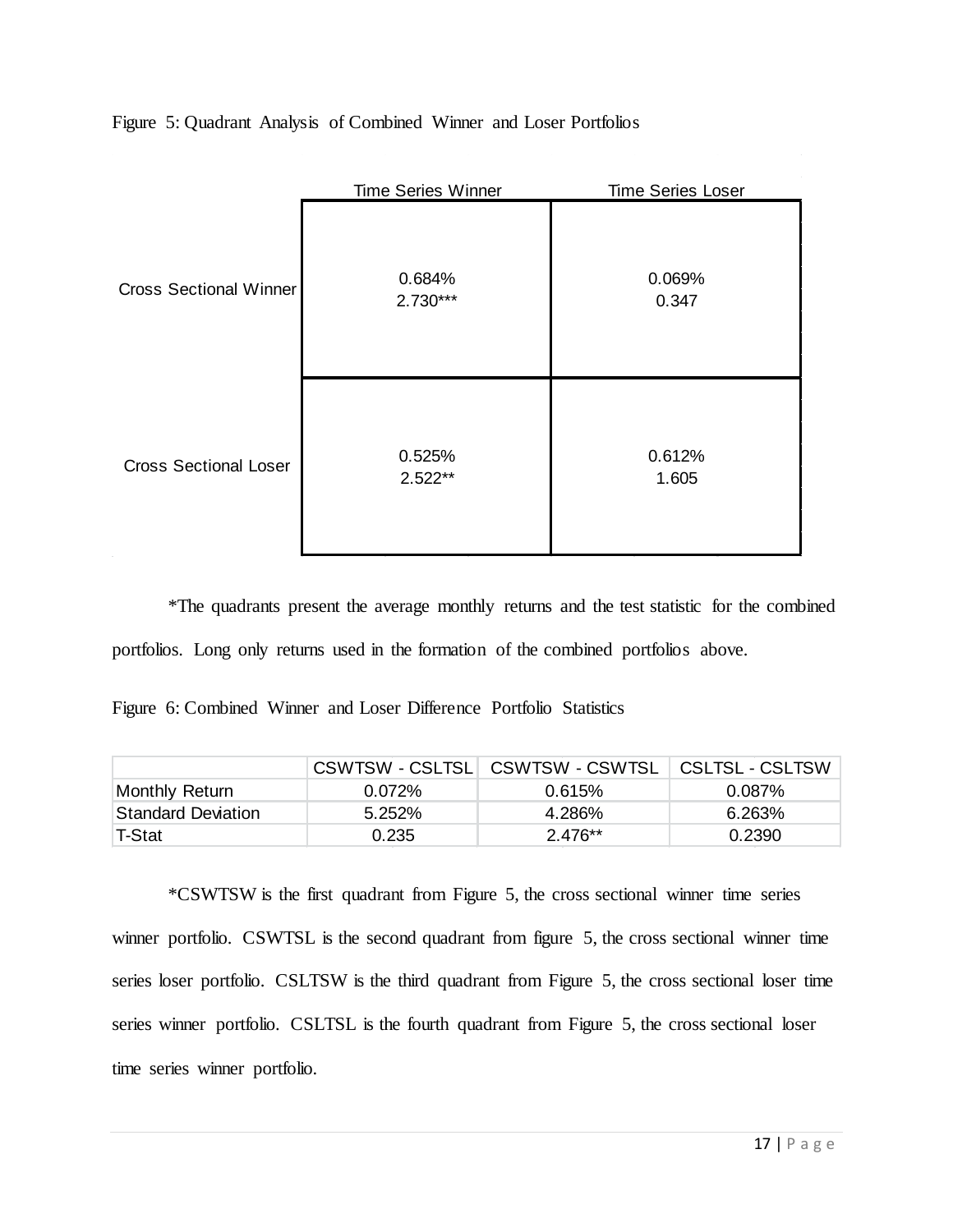|                    | Monthly  | Monthly Standard | Monthly      | <b>T-Stat VS CS</b>   |                 | T-Stat VS Risk Free |                 | T-Stat VS    |
|--------------------|----------|------------------|--------------|-----------------------|-----------------|---------------------|-----------------|--------------|
| <b>System Name</b> | Return   | <b>Deviation</b> | Sharpe Ratio | TTMO 30               |                 | Rate                |                 | Market       |
| CS TTMO 3 L        | 0.92%    | 5.21%            | 0.10         | 2.89                  | $***$           | 1.72                | $\mathbf{\ast}$ | 0.75         |
| CB TTMO 3 L        | 0.84%    | 5.26%            | 0.08         | 2.62                  | $***$           | 1.46                |                 | 0.50         |
| CS TTMO 5 L        | 0.81%    | 4.78%            | 0.09         | 2.77                  | $***$           | 1.50                |                 | 0.44         |
| CS TTMO 15 L       | 0.78%    | 4.44%            | 0.09         | 2.85                  | $***$           | 1.48                |                 | 0.34         |
| CB TTMO 5 L        | 0.76%    | 4.81%            | 0.08         | 2.57                  | $***$           | 1.31                |                 | 0.26         |
| CS TTMO 10 L       | 0.74%    | 4.55%            | 0.08         | 2.65                  | $***$           | 1.31                |                 | 0.20         |
| CB TTMO 15 L       | 0.68%    | 4.33%            | 0.07         | 2.55                  | $^{\star\star}$ | 1.14                |                 | (0.03)       |
| CB TTMO 10 L       | 0.67%    | 4.54%            | 0.06         | 2.38                  | $\star\star$    | 1.04                |                 | (0.07)       |
| TS TTMO 30 L       | 0.61%    | 4.13%            | 0.05         | 2.35                  | $\star\star$    | 0.87                |                 | (0.35)       |
| TS TTMO 30         | 0.27%    | 3.63%            | (0.04)       | 1.05                  |                 | (0.62)              |                 | $(2.01)$ **  |
| CB TTMO 30         | 0.23%    | 4.23%            | (0.04)       | 0.74                  |                 | (0.70)              |                 | $(1.89)$ *   |
| CS TTMO 6          | 0.19%    | 4.49%            | (0.05)       | 0.54                  |                 | (0.81)              |                 | $(1.94)$ *   |
| CB TTMO 6          | 0.15%    | 5.70%            | (0.04)       | 0.33                  |                 | (0.74)              |                 | (1.62)       |
| CB TTMO 10         | 0.15%    | 5.12%            | (0.05)       | 0.36                  |                 | (0.82)              |                 | $(1.81)$ *   |
| CS TTMO 10         | 0.14%    | 3.56%            | (0.07)       | 0.46                  |                 | (1.24)              |                 | $(2.66)$ *** |
| CB TTMO 20         | 0.11%    | 4.62%            | (0.06)       | 0.25                  |                 | (1.06)              |                 | $(2.16)$ **  |
| CS TTMO 30         | 0.04%    | 1.91%            | (0.18)       |                       |                 | $(3.18)$ ***        |                 | $(5.83)$ *** |
| CS TTMO 20         | 0.03%    | 2.50%            | (0.14)       | (0.07)                |                 | $(2.50)$ **         |                 | $(4.52)$ *** |
| CB TTMO 5 S        | $-0.50%$ | 8.49%            | (0.11)       | (1.10)                |                 | $(1.82)$ *          |                 | $(2.42)$ **  |
| CS TTMO 5 S        | $-0.53%$ | 8.28%            | (0.11)       | (1.20)                |                 | $(1.94)$ *          |                 | $(2.55)$ **  |
| CS TTMO 3 S        | $-0.54%$ | 9.96%            | (0.09)       | (1.02)                |                 | (1.63)              |                 | $(2.14)$ **  |
| CB TTMO 3 S        | $-0.55%$ | 10.03%           | (0.09)       | (1.02)                |                 | (1.62)              |                 | $(2.13)$ **  |
| TS TTMO 30 S       | $-0.60%$ | 6.02%            | (0.17)       | $(1.84)$ *            |                 | $(2.86)$ ***        |                 | $(3.69)$ *** |
| CB TTMO 15 S       | $-0.62%$ | 6.60%            | (0.15)       | $(1.73)$ *            |                 | $(2.65)$ ***        |                 | $(3.42)$ *** |
| CB TTMO 10 S       | $-0.64%$ | 7.15%            | (0.15)       | $(1.65)$ *            |                 | $(2.50)$ **         |                 | $(3.21)$ *** |
| CS TTMO 10 S       | $-0.67%$ | 6.64%            | (0.16)       | $(1.86)$ <sup>*</sup> |                 | $(2.78)$ ***        |                 | $(3.54)$ *** |
| CS TTMO 15 S       | $-0.69%$ | 5.87%            | (0.19)       | $(2.16)$ **           |                 | $(3.20)$ ***        |                 | $(4.06)$ *** |

| Figure 7: Portfolio Trading Strategies Results |  |  |
|------------------------------------------------|--|--|
|                                                |  |  |

Significance against the Cross Sectional Offset 30 Security portfolio is represented by the stars next to the system name. \* 10 % significance, \*\* 5 % significance, \*\*\* 1% significance.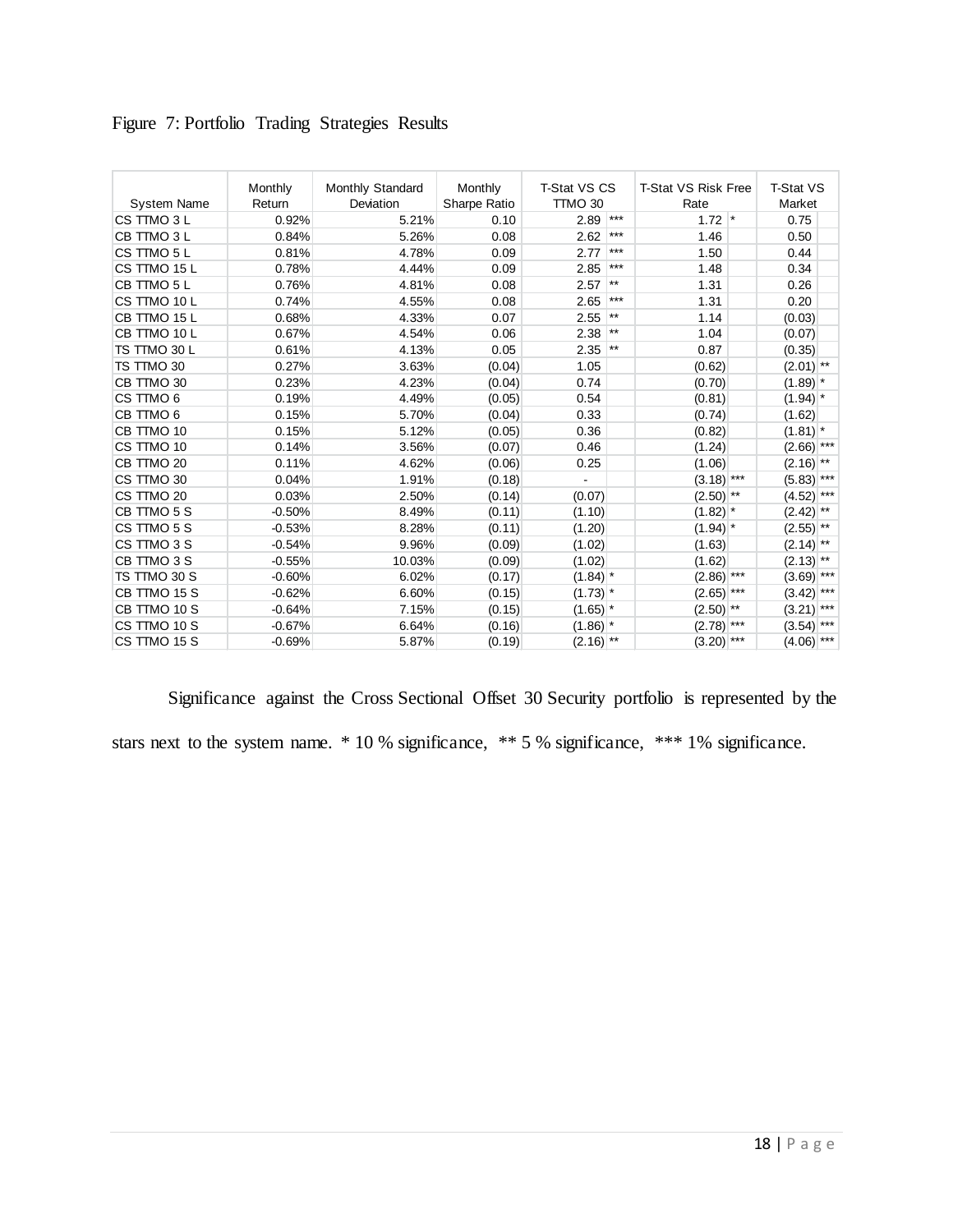|  |  | Figure 8: Time Period Analysis of 30 Security Portfolios |  |
|--|--|----------------------------------------------------------|--|
|  |  |                                                          |  |

| <b>Return Series</b> |           |           |                                 |           |           |  |  |
|----------------------|-----------|-----------|---------------------------------|-----------|-----------|--|--|
|                      | 1991-1995 | 1996-2000 | 2001-2005                       | 2006-2010 | 2011-2015 |  |  |
| CS TTMO 30           | 0.146%    | $-0.184%$ | $-0.117%$                       | 0.172%    | 0.217%    |  |  |
| CB TTMO 30           | 0.513%    | 0.250%    | $-0.229%$                       | 0.153%    | 0.457%    |  |  |
| TS TTMO 30           | 0.536%    | 0.204%    | $-0.052%$                       | 0.254%    | 0.398%    |  |  |
|                      |           |           |                                 |           |           |  |  |
|                      |           |           | <b>Standard Deviation</b>       |           |           |  |  |
|                      | 1991-1995 | 1996-2000 | 2001-2005                       | 2006-2010 | 2011-2015 |  |  |
| CS TTMO 30           | 1.189%    | 1.994%    | 1.546%                          | 3.064%    | 1.028%    |  |  |
| CB TTMO 30           | 1.889%    | 3.133%    | 3.004%                          | 7.906%    | 2.119%    |  |  |
| TS TTMO 30           | 1.947%    | 3.359%    | 2.789%                          | 6.235%    | 2.098%    |  |  |
|                      |           |           |                                 |           |           |  |  |
|                      |           |           | <b>T-Stat Versus CS TTMO 30</b> |           |           |  |  |
|                      | 1991-1995 | 1996-2000 | 2001-2005                       | 2006-2010 | 2011-2015 |  |  |
| CS TTMO 30           |           |           |                                 |           |           |  |  |
| CB TTMO 30           | 1.490     | 1.072     | (0.290)                         | (0.019)   | 0.872     |  |  |
| TS TTMO 30           | 1.537     | 0.895     | 0.180                           | 0.102     | 0.664     |  |  |

\*CS TTMO 30 is the cross sectional portfolio with 30 maximum securities. CB TTMO 30 is the combined portfolio with 30 maximum securities. TS TTMO 30 is the time series portfolio with 30 maximum securities.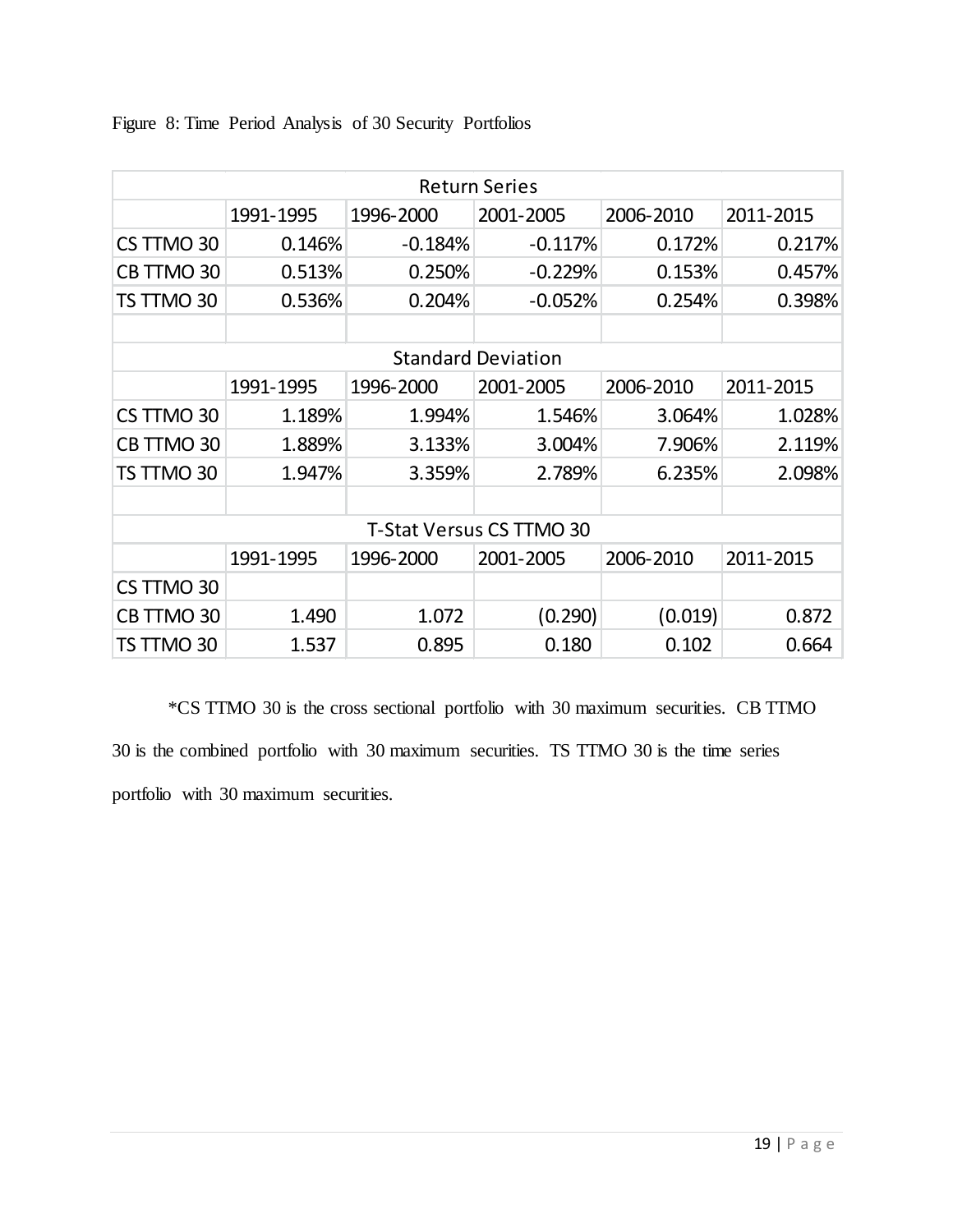

# Figure 9: 30 Security Portfolio Returns Graph